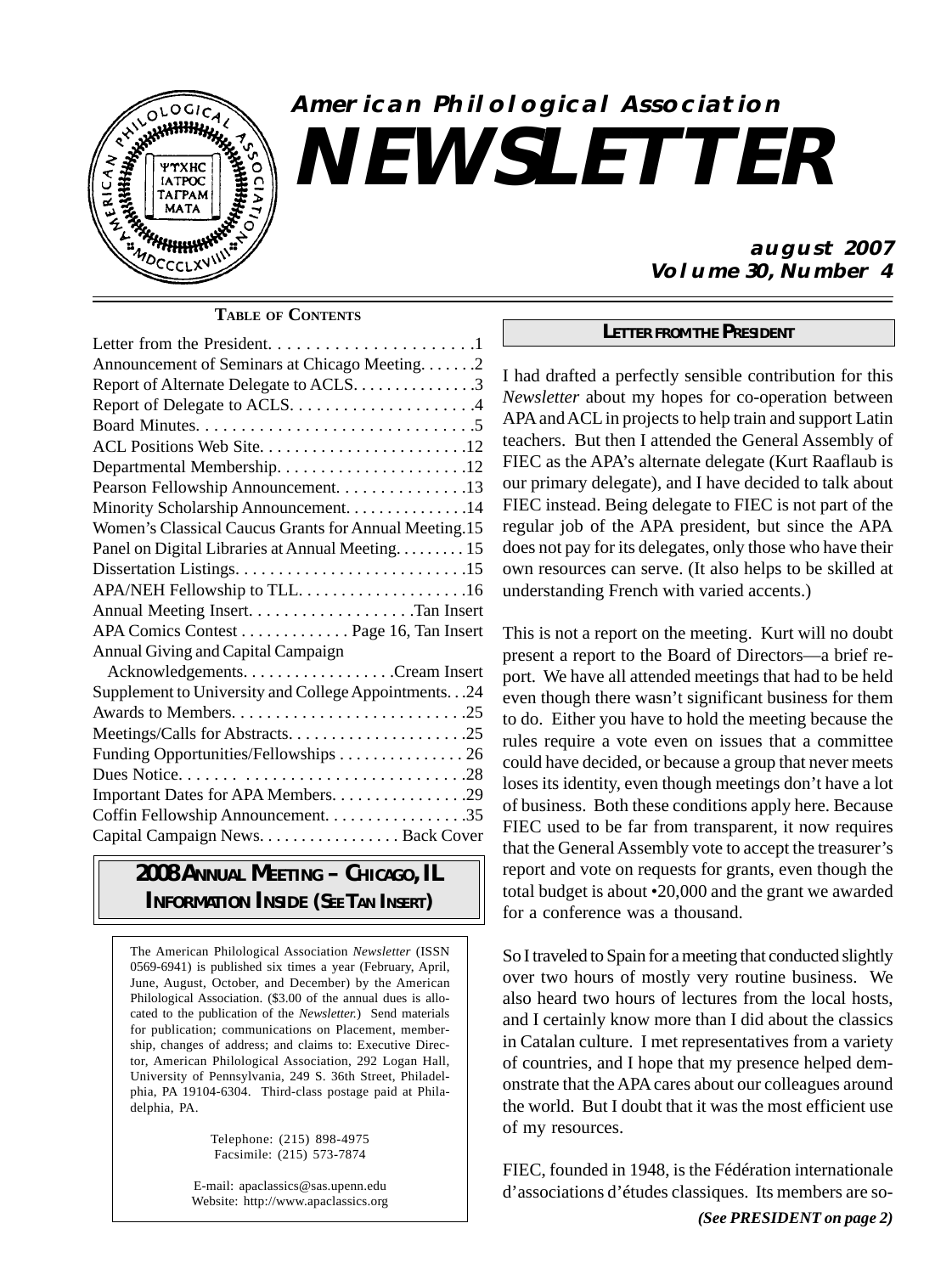#### *PRESIDENT (from page 1)*

cieties, about 80 of them. To become a member, a society must have a governing structure and bylaws, and pay modest annual dues. Most are national or regional organizations for the general study of the ancient world like the APA or CAMWS (also a member). Also members, though, are organizations for particular fields such as the Association Internationale des Papyrologues, and research centers like the TLG and TLL. So what does FIEC do? It sponsors a congress every five years: the 13th of these will take place August 24-29, 2009, in the main building of the Humboldt-Universität in Berlin. This Congress is important, because it brings together the whole field, with special attention to scholars from resource-poor countries. FIEC provides modest subsidies to the great, ongoing international projects, *l'Année philologique* and the TLL. It intervenes in defense of the discipline as the APA often does, with the prestige of an international body. After a meeting like this one, FIEC seems almost pointless and yet essential, held together by the heroic efforts of Paul Schubert and Franco Montanari.

So this was the agenda of the General Assembly: 1. Reading of the rules to the Assembly. 2. Checklist of Delegates. 3. Resignation / admission of societies. 4. FIEC Secretary General's report. 5. FIEC Treasurer's report. 6. Report by the FIEC Delegate to CIPSH [The International Council for Philosophical and Humanistic Studies, a yet higher stage in the organization of organizations, within UNESCO]. 7. Report on the *APh*. 8. Report by the FIEC Delegate to the International Committee of the TLL. 9. 2009 FIEC Congress (Berlin). 10. Planning for 2012 FIEC General Assembly. 11. Planning for 2014 FIEC Congress. 12. Grants for special projects. 13. Sundries (*i.e.,* matters arising).

The rules matter, since a society with more than one delegate has only one vote, but many delegates represent more than one society and so have more than one vote. But all the votes were by voice anyway. There were about forty of us, meeting in a splendid room with tiled walls and faded tapestries on the second floor of the Institut d'Estudis Catalans. We did not have nametags. I had considerable difficulty mastering the names and nationalities, which was unfortunate, since making friends on behalf of APA was my chief reason to be there.

Two episodes: a former classics association of Yugoslavia, already a member, wanted to change "Yugoslavia" in its name to "Serbia." The representative of the other Serbian classical association vehemently objected that they have not properly registered in Serbia. The name change was approved. So there is an Association d' Études Classiques en Serbie, and a Société Serbe d' Études Anciennes. As far as I could find out, these organizations do not have any ideological disagreements, nor do they represent different constituencies.

Martin Hose presented the list of panel topics for the Berlin Congress. This prompted intense discussion, since some delegates were very unhappy that only one panel addresses a literary genre. The others are thematic topics such as "Language of the Body," "Trade in Ptolemaic and Roman Egypt," "Religion in Society." The panels were obviously designed to provide rubrics for as many areas as possible and to bring different approaches together, but some delegates were upset that the program does not look "classical" enough—they spoke as if they were actually worried that scholars in other fields would see "Language of the Body" and submit proposals that had no relation to classics. Really, of course, they were distressed that philology as they understand it isn't visible enough. Clearly, the culture wars that we here have mostly resolved are not over everywhere, and I had the impression (only an impression, because I hadn't straightened out who was who) that the objections came from representatives outside North American/Western Europe. Pushing too hard to make others less conservative could seem an imposition of the culture of the hegemonic US. It is a tricky negotiation.

*Ruth Scodel*

#### *ANNOUNCEMENT OF SEMINAR AT CHICAGO MEETING*

The Program Committee has approved Cynthia Damon's proposal to offer a seminar at the 2008 Annual Meeting in Chicago. The session is entitled *Critical Editions in the 21st Century* and will take place on Friday afternoon, January 4. Seminars are intended to provide an opportunity for extensive discussion of the papers to be presented. To this end attendance at the seminars will be limited, and the speakers in these sessions have been asked to make their papers available by mid October so that registrants who attend the sessions can read them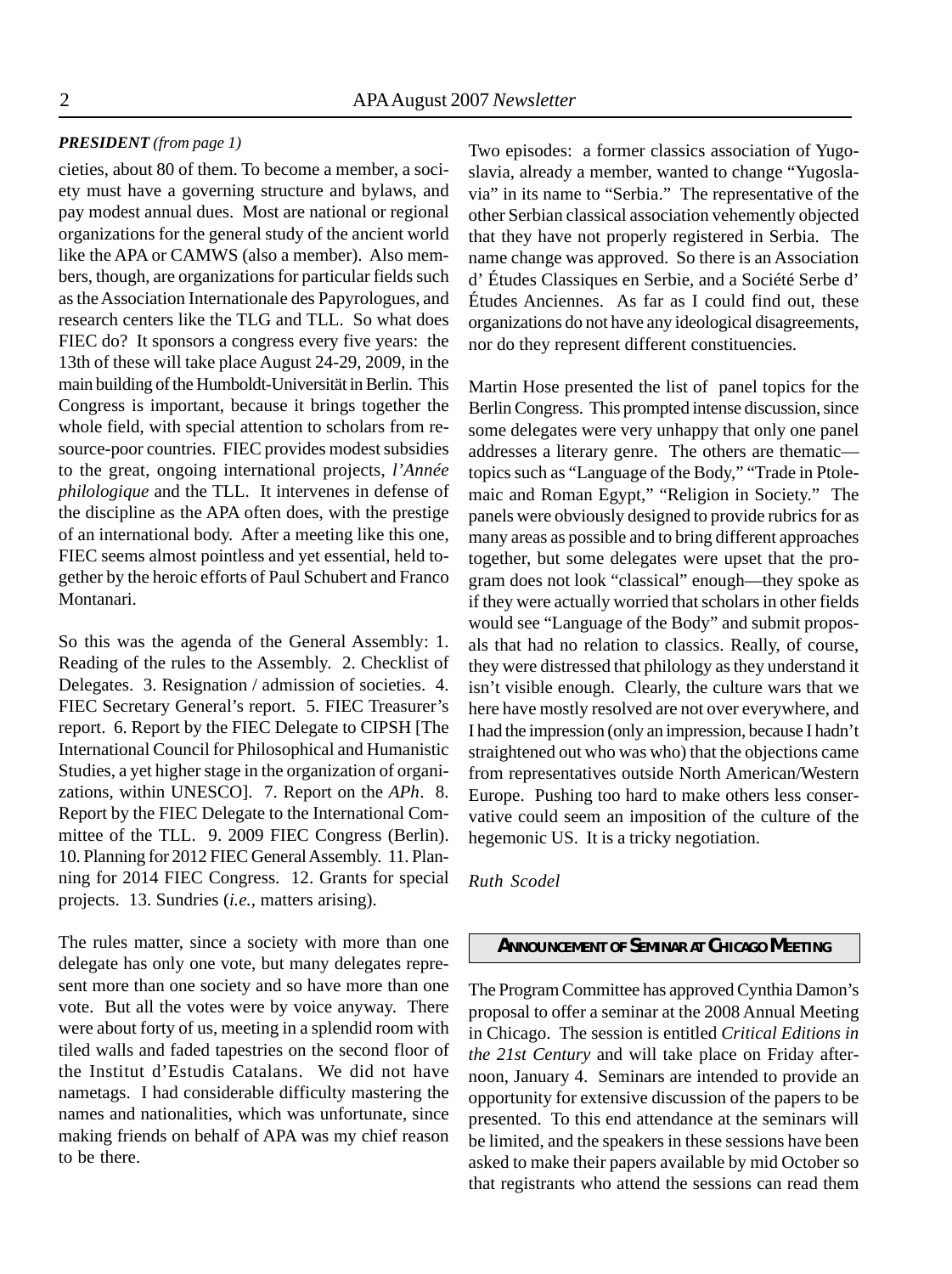in advance. Each will present only a brief summary of his or her paper at the session itself.

To ensure the success of these sessions, the Program Committee requests the following commitments from annual meeting registrants interested in attending a seminar.

1. **Ask the Seminar Leader via e-mail to reserve a place for you at the session.** Prof. Damon's e-mail address is cdamon@sas.upenn.edu.

2. **Read each of the seminar papers in advance of the meeting***.* Registrants whose requests to participate are accepted will receive copies of the seminar papers after November 1, 2007.

3. **Attend the entire 3-hour session in Chicago.**

The Program Committee feels strongly that the success of the seminars will depend in large part on the willingness of all participants to participate actively for the entire session. In addition, persons accepted for attendance at a seminar may be taking the place of another registrant who wished to attend the session. There will be a brief break scheduled about halfway through the session.

Below is the list of speakers and topics for the seminar as well as a brief summary of the session prepared by the organizer:

#### **Critical Editions in the 21st Century**

Cynthia Damon, Organizer, Friday, January 4, 2008, 1:30- 4:30 p.m.

*Greek and Latin texts in editions that harness technological advances for scholarly desiderata will serve us well in our work and in our endeavor to make classical antiquity accessible beyond our ranks. This seminar will consider what such editions might look like in a variety of textual traditions: verse vs. prose, literary vs. technical, individual vs. collective authorship, unique vs. multiple transmission, etc. Pragmatic considerations such as collaboration, funding, intellectual property rights, and the degree to which the academy values such infrastructurebuilding ventures will also be addressed, and projects already under way will be scrutinized as potential models.*

Dirk Obbink, *University of Oxford*, Editing Classical **Commentary** 

Donald Mastronarde, *University of California, Berkeley*, Towards a New Edition of the Scholia to Euripides

Gregory Hays, *University of Virginia*, Medieval Latin Editing: Problems and Prospects

James McKeown, *University of Wisconsin–Madison, Ex Machina Quis Nos Servabit*? Are Computers Too Much of a Good Thing?

Mark Schiefsky, *Harvard University*, New Challenges and Opportunities: Critical Editions in the Electronic Age

John Duffy, *Harvard University*, Respondent.

#### *REPORT OF ALTERNATE DELEGATE TO ACLS*

Many members are familiar with the various activities of the American Council of Learned Societies (ACLS) and the APA's role in it, but many will not be; hence, the following brief introduction to a report on the ACLS' 2007 Annual Meeting this May in Montréal. The ACLS was founded in 1919 by five learned societies (including the APA) that represented scholars in the humanities and social sciences and now consists of about 70 societies plus about a dozen affiliates (related organizations like Phi Beta Kappa and the Federation of State Humanities Councils) and 200 associates (colleges, universities, and research institutions). ACLS is best known for its many fellowship programs (see Funding Opportunities on Page 26 of this *Newsletter*) but does much good work when it does the sort of things that its name implies: being a site (actual and virtual) where learned societies can come together, learn from each other, and take concerted action.

Societies themselves rather than individuals are members of the ACLS, and each society is represented by two people, a distinguished scholar who serves as Delegate and the society's chief administrator who becomes a member of the ACLS' Conference of Administrative Officers (CAO). (Some of my predecessors will remember the time–not that long ago–when this group was called the Conference of Secretaries.) For a number of years, APA has appointed a recent president to serve as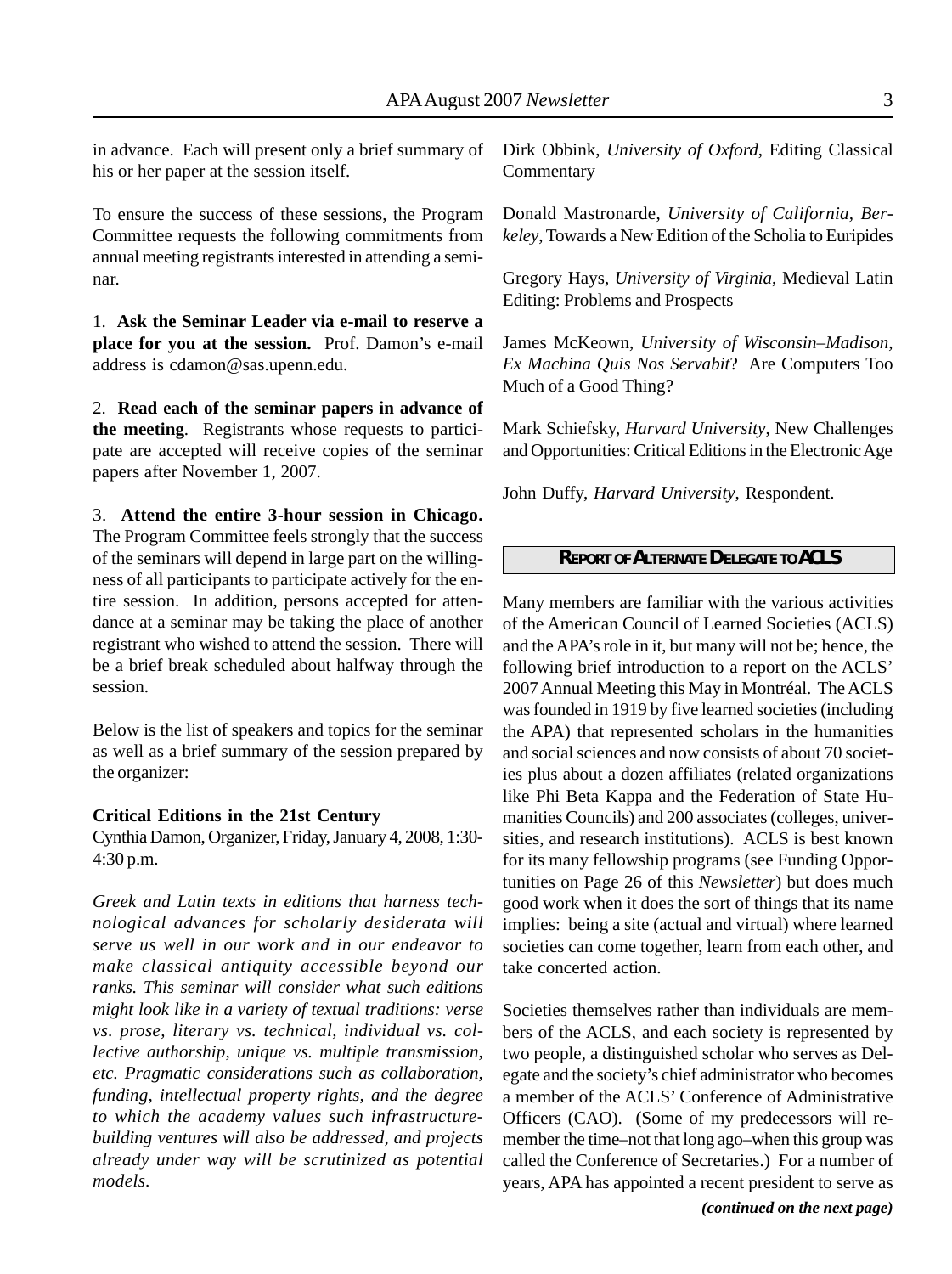Delegate for the four-year term prescribed by ACLS. Hence, our current Delegate is Jim O'Donnell, and Jenny Strauss Clay will succeed him this coming January. My subgroup, the CAO, meets by itself each Fall as well as at the Spring meeting, and carries on a lively conversation between meetings on a list serve. I learn a great deal from these interactions that I can apply to issues confronting APA.

Jim was unable to attend the Montréal meeting, and so I did double-duty as CAO member and Alternate Delegate. Very few sessions at the ACLS meeting are restricted to certain kinds of registrants (delegates only, for example), and these sessions tend to be brief ones for the transaction of fairly routine business. (My only significant action as alternate delegate was to cast a vote in favor of admitting the North American Conference on British Studies to the ACLS; in doing so I joined an overwhelming majority.)

The Council has an appropriate respect for its own history. At its annual business meeting all present observe a moment of silence for scholars who participated in the ACLS in some way (received fellowship, served as delegate or CAO member, etc.) and who died during the previous year. This year our own John Oates and Frank Snowden were remembered along with such luminaries as Clifford Geertz and Arthur Schlessinger.

For almost all sessions at this meeting the ACLS takes advantage of the fact that it has attracted a large number of knowledgeable scholars in a variety of academic disciplines. These are not just the 70 or so delegates or the many CAO members who (unlike myself) are also distinguished scholars but also 100 to 150 representatives of the associate members who are typically deans, provosts, and presidents of the member institutions. For this audience the ACLS puts together sessions on important issues in modern academic life and frequently publishes the results in its occasional papers series: http:/ /www.acls.org/aclspubs.htm#op.

This year's topics included fostering interdisciplinary research and encouraging collaborative scholarship among scholars in different countries, both kinds of research offering both unexpected pitfalls and unexpected benefits. A regular highlight of this meeting is the Haskins Lecture at which a prominent scholar speaks about his or her career rather than the research itself. This year's

speaker, Linda Nochlin of NYU, gave a particularly fine talk in which, *inter alia* she drew a clear connection between the books she read at age 12 (Thomas Mann! Booth Tarkington!!) and her subsequent career as a groundbreaking feminist art historian.

Groups whose audiences overlap with those of ACLS also put on sessions at the meeting. This year the American Academy of Arts and Sciences' Humanities Indicator Project provided an update on that project, and the National Humanities Alliance (see my article on page 21 of the October 2006 *Newsletter* for more information on this group) put on two sessions: one on the status of humanities and social science scholarship in Canada and one on issues surrounding open access and scholarly publication. The next article in this Newsletter carries comments from Jim O'Donnell on the report of ACLS' recent Commission on Cyberinfrastructure for the Humanities and Social Sciences (http://www.acls.org/ cyberinfrastructure/OurCulturalCommonwealth.pdf). I think it's fair to say that he considers the report to be an extremely useful one, if lacking in one or two respects. The organizers of the Alliance's open access session were administrators who tend–like me–to worry first about the survival of peer review and the sustainability of publications and their publishers in an open access environment. They never mentioned the Cyberinfrastructure report in their 90-minute session despite the fact that the ACLS had provided meeting space and an audience because they felt that the report didn't pay sufficient attention to those issues. As stated, I agree with them, but I came away thinking that all sides of the debate need to work harder at talking to instead of past one other. It seems to me that the report of our own joint (with AIA) Task Force on Electronic Publications (see page 2 of the June *Newsletter*) is a good step in this direction.

*Adam D. Blistein*

#### *REPORT OF DELEGATE TO ACLS*

One highly visible and much-discussed ACLS action this past year was the release in December of "Our Cultural Commonwealth" (available from www.acls.org/ cyberinfrastructure), the report of a two-year commission discussion of the needs of the humanities disciplines for information technology equipment, support, and ini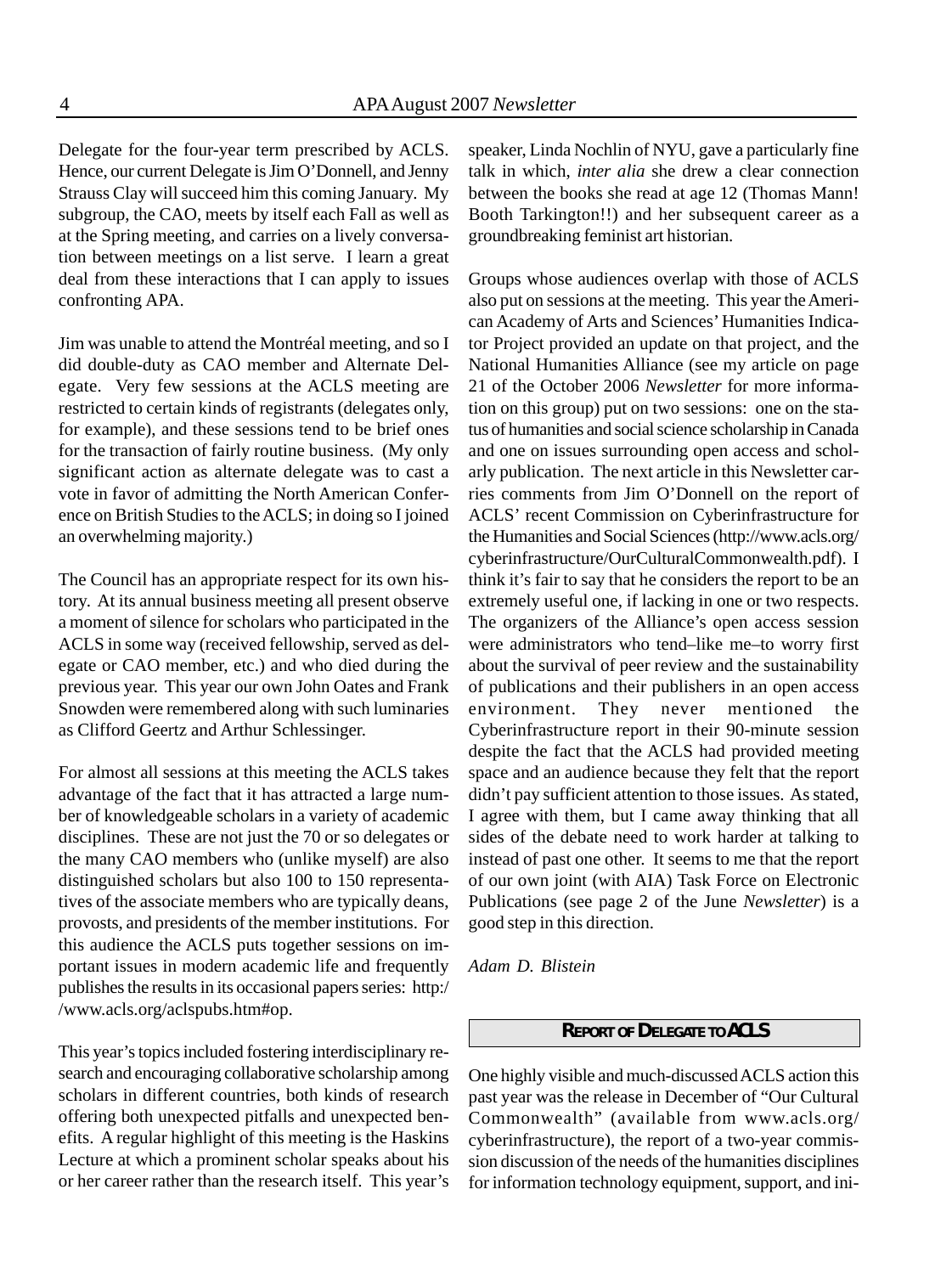tiative. One part of the exercise is political, of course– in a highly competitive environment, we will not be successful unless we make a good case. The deeper exercise, however, touches on the self-understanding of the humanities at a moment when, at the very least, many new cultural practices of reading come to live side by side with the ones that senior scholars grew up with. The report is thoughtful and concise and well worth reading.

What struck me most was the relative lack of emphasis needed on raw questions of hardware and software. There are exceptions, but many humanists use and can continue to use what the IT folk call "commodity" products–the standard off-the-shelf desktop equipment and tools. The report accordingly concentrates on the soft side of cyberinfrastructure–building working groups, finding financial support, winning acceptance for innovative work. No one will applaud such steps more than I.

But, but, but: Bernie Frischer, now directing the Institute for Advanced Technology in the Humanities at the University of Virginia, recently unveiled in the Eternal City a project called Rome Reborn 1.0–a massive digital three-dimensional recreation of the ancient city. The thing is a gasper, no question–elaborate detail, beautiful renderings. But the thing itself, the real experience of it, is not yet available to ordinary mortals–because the networks and desktop machines we use just aren't capable of handling that kind of project yet. My worry is that we have drifted through the last 15 years a little too smugly, a little too confident that we can all just get laptops and JSTOR and a decent e-text of our authors and be done with it–when the real revolution, the true whirlwind that will make Frischer's project in all its glory a necessary piece of any serious teaching, learning, or research about Rome, is just around the corner. The classicist in me can barely imagine it, while the provost in me is petrified at the thought of having to pay for it.

So, I come away with two propositions: (1) Cyberhype can bore us to tears, waste our time, and create unrealistic expectations. (2) Complacency can kill us.

*James J. O'Donnell*

#### *MINUTES OF THE BOARD OF DIRECTORS MEETINGS*

#### **January 4, 2007 San Diego, California**

The Board of Directors of the American Philological Association met at the San Diego Marriott Hotel and Marina, San Diego, California, on January 4, 2007. Those present were Prof. Jenny Strauss Clay, President, Dr. Adam D. Blistein, Profs. Ruby Blondell and Ward W. Briggs, Ms. Sally R. Davis, Profs. Joseph Farrell, Barbara K. Gold, Jeffrey Henderson, David Konstan, Eleanor Winsor Leach, James M. May, and John F. Miller, Dr. Lee T. Pearcy, Profs. Matthew S. Santirocco, Ruth Scodel, Susan C. Shelmerdine, and Marilyn B. Skinner. Also present by invitation were new Board members who would take office on January 7, 2007: Profs. Cynthia Damon, Donald J. Mastronarde, and Kurt A. Raaflaub. Prof. James Tatum was absent.

Prof. Clay called the meeting to order at 3:35 p.m. She welcomed the incoming members of the Board who were present and thanked the following Board members who were concluding their service at this meetings for their efforts on behalf of the Association: Prof. Eleanor Winsor Leach, President, 2004; Prof. Matthew S. Santirocco, Financial Trustee, 2001-2007; Prof. John F. Miller, Vice President for Program, 2003-2007; and Profs. Joseph Farrell and James M. May, Directors 2004- 2007.

Action: The Directors applauded their colleagues who were completing their terms of service.

Action: The Directors approved the agenda for the meeting that they had received in advance of the meeting.

Action: The Directors approved the minutes of their meeting held on September 8-9, 2006.

#### **President's Report**

Prof. Clay discussed several major issues that had confronted the Association during her term as President. During the capital campaign the Board would have additional responsibilities; so, it would be important to provide a better orientation to incoming Directors. Presi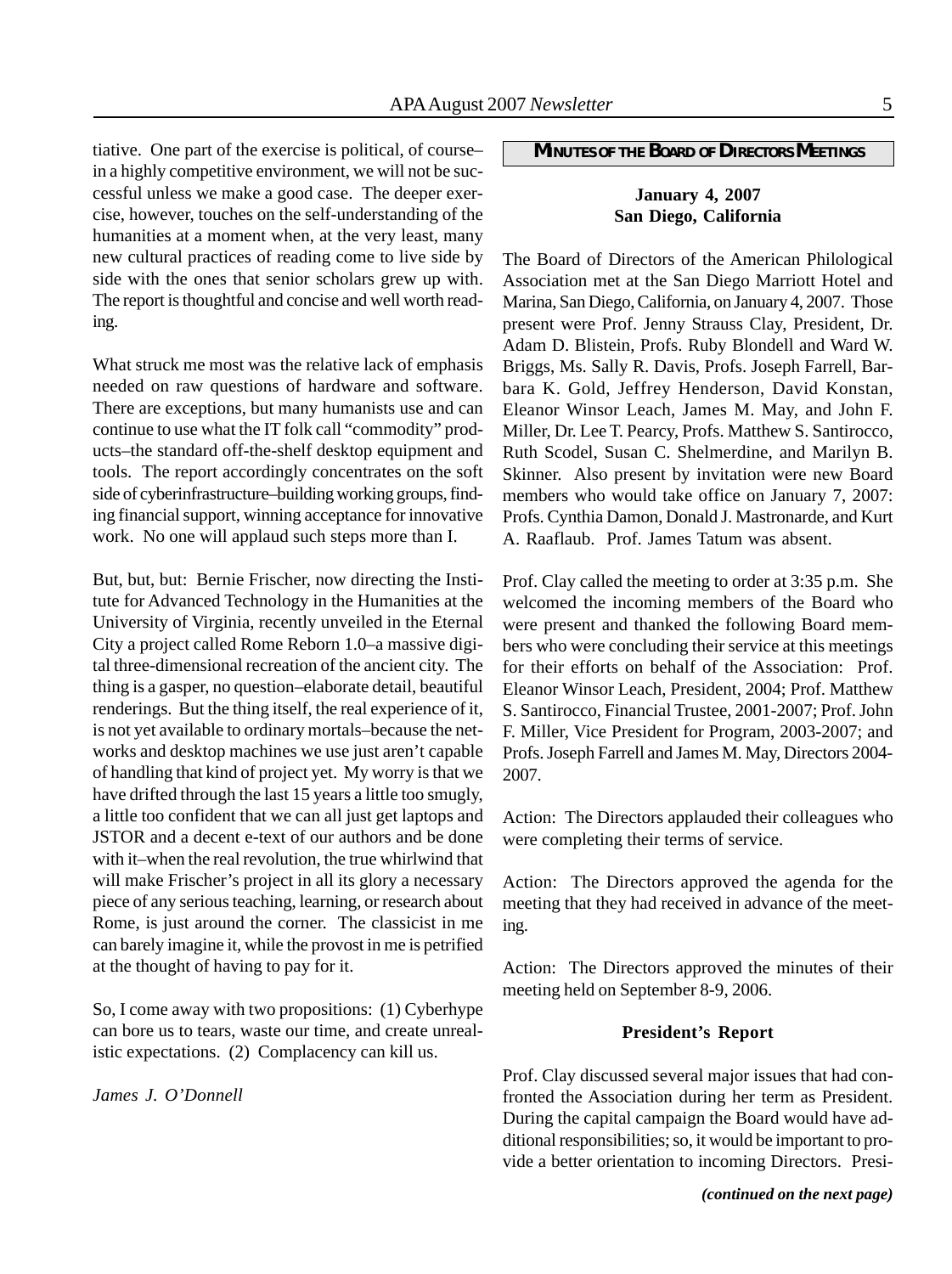dents might want to form an advisory committee, possibly consisting of some of their predecessors.

The campaign case statement promised a digital portal to classics, and Prof. Clay felt that the Association should begin this work as soon as possible. The web site should not just be a service to members but should also be a public face of Classics in North America. It should be professionally designed and offer approved links to other resources in the field.

The National Research Council (NRC) had not responded to a letter from Prof. Clay concerning guidelines for inclusion of classics doctoral programs in the Council's rankings, and the Teagle Foundation had not funded a study that the Association proposed to conduct on the impact of the classics major on undergraduate education. In both cases the Association needed to consider whether it wanted to take independent action. In the latter case, the Teagle decision gave the Association the opportunity to look more broadly at the role of classics departments in undergraduate education by eliminating the focus on the major.

The online version of *l'Année philologique* could link in a modest way to other electronic resources, and improvements in that resource were possible. The field was generating a number of scholarly electronic projects, some of which were in competition with each other. The Association needed to consider whether it could play a role as a clearinghouse for these efforts, and whether it could issue its own electronic publications.

The Directors discussed the types of questions that the Committee on Education might ask as it considered the place of Classics in undergraduate education. These included the value added by Classics training, its role in undergraduate education, the kinds of students who took Classics courses, and possible improvements in teaching techniques. Directors felt that the Association should not itself rank doctoral programs in Classics, but it could collect and publish more data about such programs than it already does in the Guide to Graduate Programs. Useful information would include rates of doctoral degree completion and of obtaining academic appointments in Classics.

#### **Annual Meetings**

Dr. Blistein reported that the San Diego meeting would be well attended. About 100 more persons had registered in advance than the year before, and that suggested a final paid registration number of 2,150, slightly over budget. [The final number was about 2,250.] The block of rooms at the Marriott had been sold out for several weeks, an additional nearby hotel had provided 150 additional rooms, and it appeared that some registrants were using other hotels not reserved by the societies. Exhibits and registration would take place in an unusual space below the main hotel ballroom, and APA and AIA would monitor the success of this experiment. Using this space had been the only way to accommodate all paper sessions. This would also be the first meeting at which Experient would provide staff support. APA had brought one fewer student aide to the meeting, and all essential tasks were still being accomplished. Although the printed *Program* had been issued somewhat earlier than the previous year, many members had still not received it in the mail before traveling to San Diego. Dr. Blistein apologized for this problem and stated that he would implement the necessary changes next year.

APA and AIA had just signed three contracts negotiated by Experient with Marriotts in Anaheim, San Antonio, and Philadelphia for the 2010-2012 meetings. Signing all three contracts with the same chain had produced some concessions on rates and other expenses. The societies were trying to keep sleeping room rates below \$150, but had found that the market is currently in hotels' favor. Cities that the Joint Management Committee considered popular for the meeting (San Diego, Las Vegas, San Francisco, New Orleans, Washington) had either been unavailable or had quoted sleeping room rates near \$200 and in one case near \$300. A further complication in the future would be the recent decision by the Modern Language Association to move its meeting from December to January. The APA/AIA meeting already overlapped with those of the American Historical Association and the Linguistic Society of America.

#### **Proposals from Outreach Division**

Action: The Board approved a recommendation from the Committee on Outreach to appoint T. Davina McClain Editor of *Amphora* effective with the Spring 2008 issue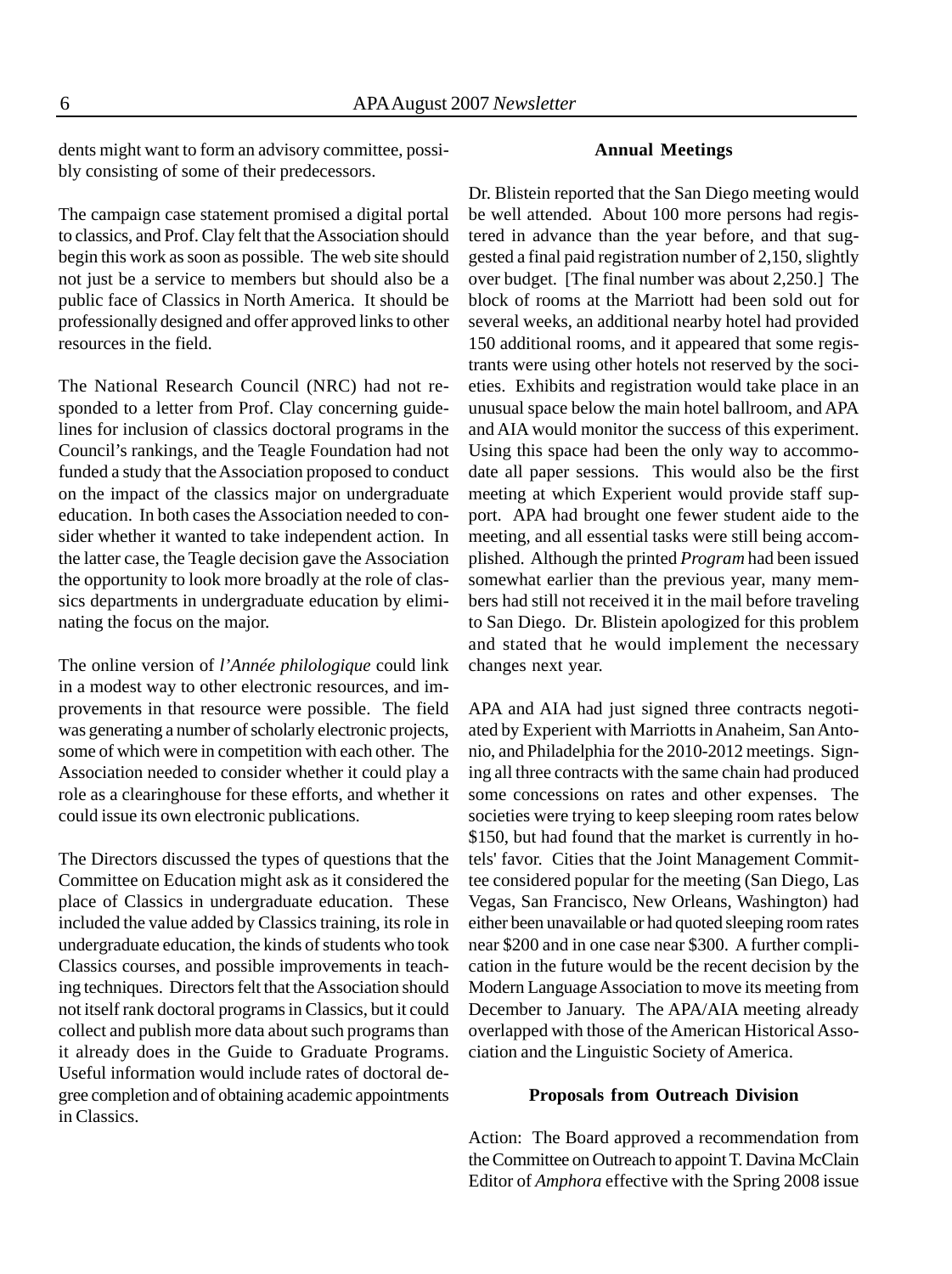and to conduct a search for an Assistant Editor who would take Prof. McClain's place in that position when she became Editor.

Prof. Gold had distributed to Directors a draft of a grant proposal that the Aquila Theater Company intended to submit to the National Endowment for the Humanities to support a program that would bring both actors and scholars to public libraries to stimulate discussion of drama in cultural life. The Company was seeking APA endorsement of the project and the participation of some member scholars in the project if it received funding. Directors recommended that the final proposal make clearer the project's connection to classical drama, and that the organizers consider putting on the program in more rural areas.

Action: The Board agreed to review a subsequent draft of the proposal via e-mail and, if it was acceptable, to authorize Prof. Gold to draft and Prof. Scodel to sign a letter of endorsement.

#### **Financial Matters**

**Financial Statement for 2006 Fiscal Year.** Dr. Blistein had distributed an interim financial statement for the fiscal year that ended on June 30, 2006 that showed how actual income and expenditures compared to budget figures. He noted that auditors had been in the APA Office in December, and that the statements, while not final, included some of their work. He also pointed out that this internal statement differed from audited statements in two important respects.

First, it broke down investment income into its various sources and compared dividends, capital gain distributions, and changes in the value of investments to goals for withdrawal of endowment funds set by the Finance Committee. (The auditors typically provided detail on investment income sources in notes to their statements.) He noted that in the 2006 fiscal year, the General, Pearson, and Coffin Funds generated enough income to cover expenses, and, in the case of Pearson and Coffin, to appreciate in value modestly as well. In the General Fund, however, there had been minimal capital growth net of withdrawals, although the Association had enjoyed such growth in the two previous fiscal years. Extraordinary development expenses were primarily responsible for the break-even performance of the General Fund

Second, the internal statement showed grant money budgeted and actually drawn down for each grant-funded project. The auditors, however, show all grant revenue as income in the year the grant is made, even if it extends over several years. Then, on a separate schedule, they show how these temporarily restricted assets are added or expended.

The statement projected a surplus of about \$28,000 for the fiscal year although this amount included almost exactly that amount in contributions to the new Research and Teaching Endowment that had been received by June 30, 2006. The audited statement would likely show amounts pledged as well, thus increasing the surplus for the year. Dr. Blistein also noted that the Minority Scholarships Committee had raised an additional \$2,000 to make a second award. The actual expenses for both Professional Fees for Development and Travel were much higher than budgeted because of decisions made the previous January to continue to retain Wolf, Keens and Company and to hold a meeting of a special task force on fund-raising priorities. That meeting had less of an impact on the category of Hotel Accommodations because of savings in Montréal during the 2006 Annual Meeting.

In the subsequent discussion Directors suggested some changes in the presentation of the internal statements that would separate new endowment income from other income. Changes in annual giving and dues forms were also suggested in light of the capital campaign.

**Budget for 2007 Fiscal Year.** Dr. Blistein distributed to the Directors an updated budget for the current fiscal year that showed some changes from the budget approved by the Board in June 2006 because of changes in the underlying assumptions for those figures. In most cases the new figures appeared in accounts whose budget lines are based on the Association's experience during the previous year. In addition, some recent Board decisions, particularly the establishment of dues rates for Departmental Membership, had changed some assumptions.

On January 5, the Finance Committee would meet, and Dr. Blistein told the Directors that he would ask the Committee to approve three additional new expenditures that would renew the Association's contract with Wolf, Keens and Company (The firm had just merged with *(continued on the next page)*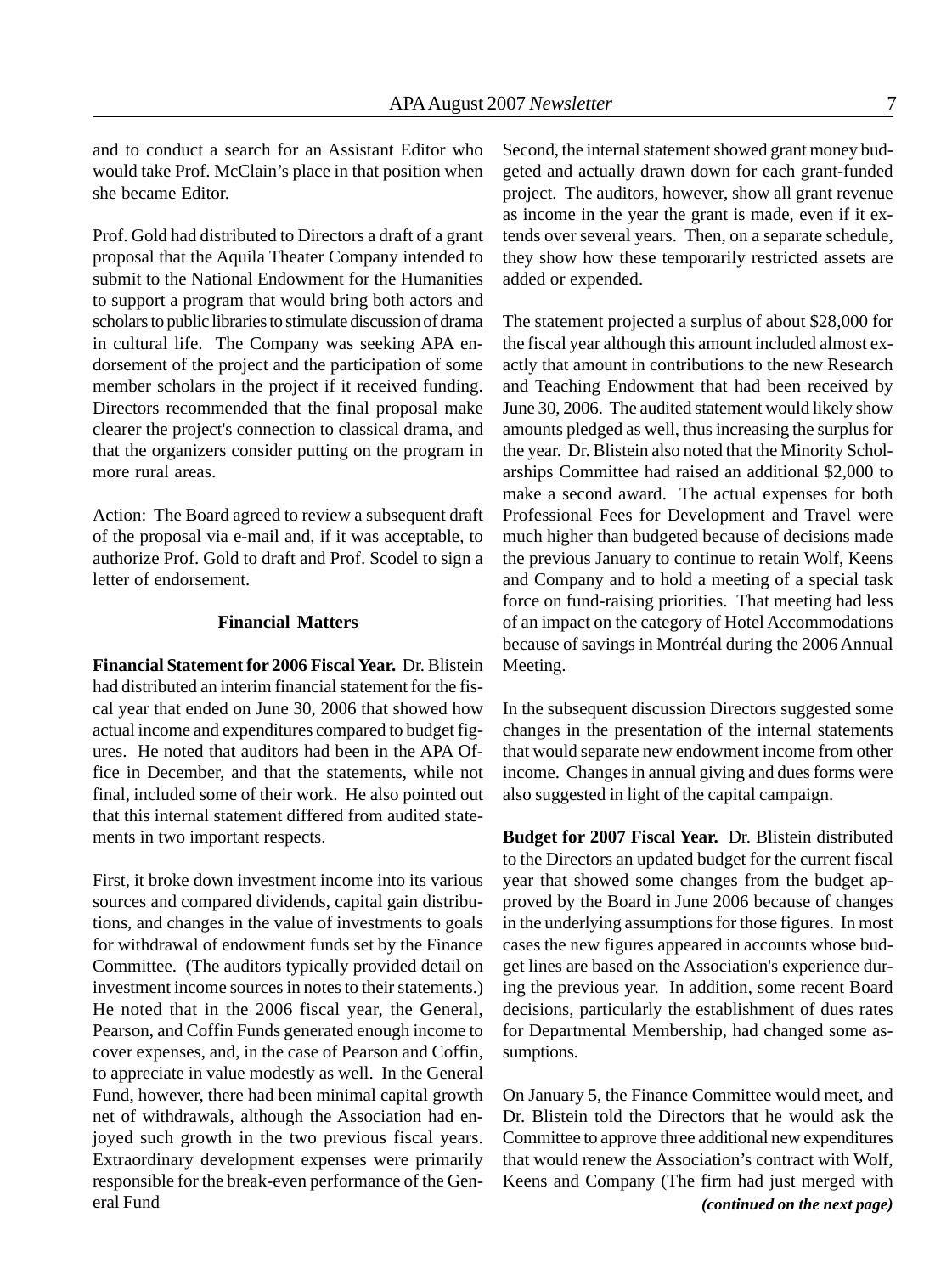another consultancy and was now called WolfBrown), to hire a new staff member starting on March 1 to perform development work, and to increase modestly the fees charged by the Association's auditors. To date in the fiscal year, the APA had managed to cover all expenses with only budgeted withdrawals from the General fund, but the proposed new expenses would probably require a withdrawal of about \$50,000 beyond the amount budgeted. This would again bring the Association's draw on the General Fund to just under 7% instead of the budgeted 5%.

**Investments.** The Directors had received a summary of the performance of the Association's four invested funds during the second half of 2006. All were appreciating well. Dr. Blistein noted a column on this report that ignored additions or withdrawals; gains had been higher in the funds with a larger percentage of equity investments. He explained the reasons for the different investment guidelines for each fund.

#### **Executive Director's Report**

**Capital Campaign.** As authorized by the Board in September 2006, the Executive Committee had reviewed and approved a capital campaign case statement in October. For the current meeting, Directors had received two versions of this statement: the version approved by the Executive Committee with an update to the language used to describe the APA's cooperation with other digital projects, and a shorter version of the main statement. The Development Committee would review the shorter version at its meeting in two days and would welcome comments on it from the Board. Dr. Blistein noted that some members are choosing to designate all their annual giving contributions to the campaign. The Development Committee would need discuss ways of encouraging them to make gifts to both the endowment and current needs. His recent campaign activities had included visits with campaign co-chair, Prof. Michael Putnam, to several potential donor and committee members in December; preparation of new signs related to the campaign for the Association's table-top display; with AIA's cooperation arranging for APA members' badges to carry a campaign slogan; and arranging for a table at Plenary Session and Presidential Reception to collect pledges from members.

**Digital Version of** *Barrington Atlas***.** In December Dr. Blistein had participated in a cordial meeting hosted by the Princeton University Press to discuss the possibility of creating a digital version of the *Atlas*. With appropriate funding, it seemed possible that the Ancient World Mapping Center could undertake this project with assistance from the Harvard University Center for Geographic Analysis.

**Placement Service.** The Service had been very busy during this academic year, with 20-25 more institutions conducting interviews and 40 more candidates registered to date than in all of last year. This increased activity had presented new issues to be considered by the Placement Committee including institutions conducting multiple searches and several departments from one institution conducting simultaneous searches.

**Office at University of Pennsylvania.** The Association's situation at the University remained the same. If the office remained in Logan Hall, any new development staff would have to work, for the most part, from home. Human Resources staff at the School of Arts and Sciences had conducted a brief examination of the current operations of the office and was now waiting for Dr. Blistein to submit a position description for a new development assistant.

**Activities in Other Organizations.** In September Prof. Scodel and Dr. Blistein had attended an ACLS session for chief elected and appointed officers, and both had found the experience useful. With help from the Executive Committee, Dr. Blistein had written a paper for an ACLS meeting in November about the APA's involvement in a recent change in the profession. He promised to circulate this document to the Directors for comment. At that same meeting he had led a session on union issues around hotel negotiations. In May he would conclude a 5-year term on the Executive Committee of ACLS's Conference of Administrative Officers. Dr. Blistein had written an article for the October Newsletter urging APA members to participate in the National Humanities Alliance's Humanities Advocacy Day, and he served on its Program Committee.

**By-Laws and Regulations.** Dr. Blistein stated that he intended to consult with the APA's attorney concerning the provisions for the Monographs Fund and Board votes by mail. He also felt that a number of relatively minor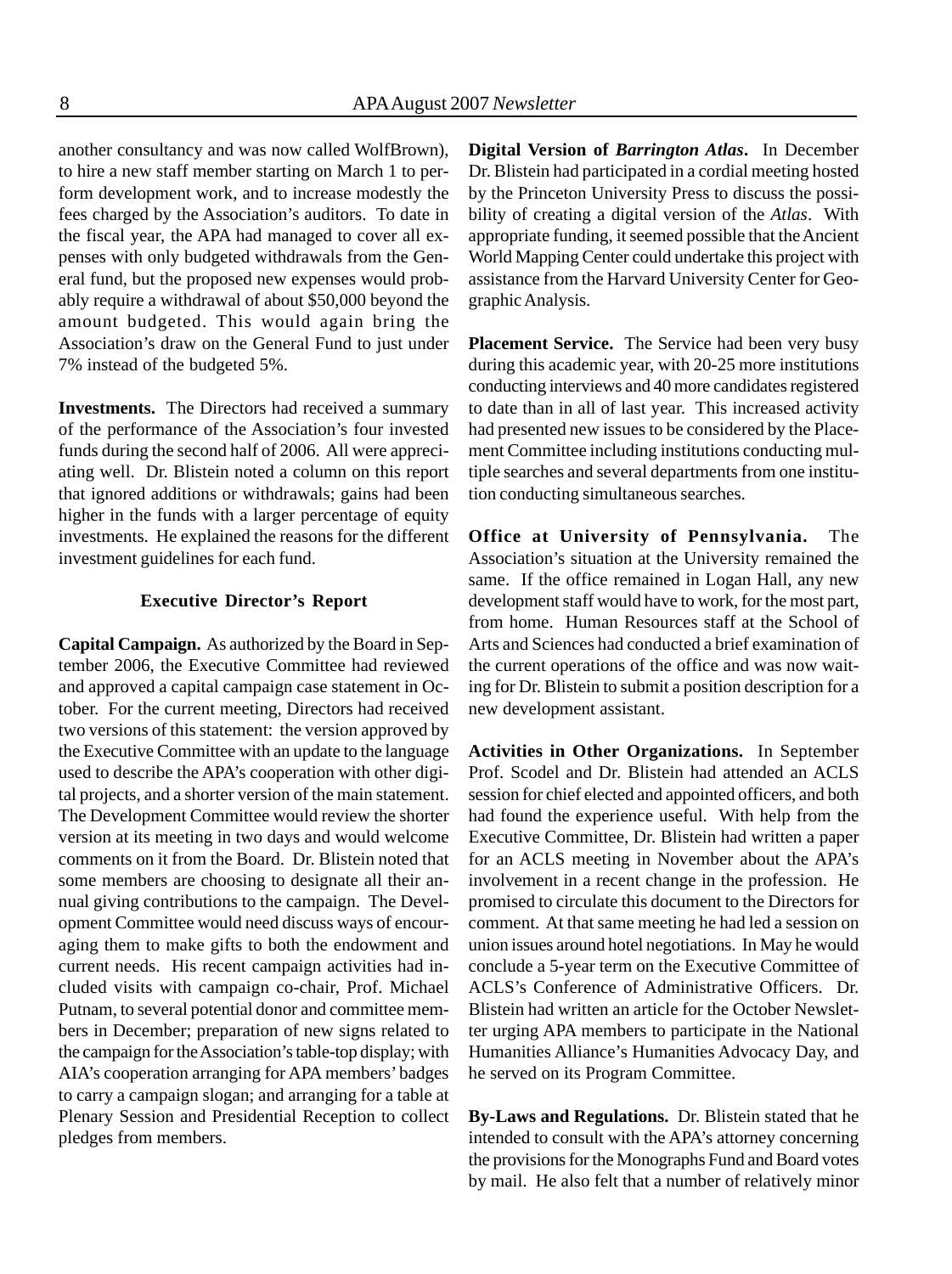changes would be useful and intended to propose new language to the Executive Committee for subsequent review by the Board. At Dr. Blistein's request the Board made some initial suggestions about language in the Regulations for the campaign committee and the Joint Committee (with ACL) on the Classics in American Education.

#### **Other Business**

**Report of the Outgoing Vice President for Programs.** Prof. Miller reported that he had been working with his successor, Prof. Robert Kaster on the transition of responsibilities. The entire Committee was discussing possible modifications in regulations and might soon have proposals for the Board.

**Departmental Membership.** In September the Board had authorized the Finance Committee to develop a list of benefits for a new category of departmental membership. The Directors had received copies of an appeal that the Committee had prepared for mailing in January and made several suggestions for improvement in this document.

**Committees.** Directors discussed but took no action on a recommendation from the Nominating Committee concerning the Goodwin Award. The Board had no objection to adding the Editor of *l'Année philologique* Online to the Advisory Board to Database of Classical Bibliography.

There being no further business, the meeting was adjourned at 6:40 p.m.

#### $\begin{array}{ccccccc}\n\bullet & \bullet & \bullet & \bullet & \bullet & \bullet\n\end{array}$

#### **January 7, 2007 San Diego, California**

The Board of Directors of the American Philological Association met at the San Diego Marriott Hotel and Marina, San Diego, California, on January 7, 2007. Those present were Prof. Ruth Scodel, President, Dr. Adam D. Blistein, Profs. Ruby Blondell, Ward W. Briggs, Jenny Strauss Clay, and Cynthia Damon, Ms. Sally R. Davis, Profs. Barbara K. Gold, Jeffrey Henderson, Robert A. Kaster, David Konstan, Donald Mastronarde, and S. Georgia Nugent, Dr. Lee T. Pearcy, Profs. Kurt A.

Raaflaub, Susan C. Shelmerdine, and Marilyn B. Skinner. Prof. James Tatum was absent.

Prof. Scodel called the meeting to order at 12:15 p.m. The Directors had received an agenda for the meeting in advance.

Action: The agenda sent to the Directors in advance of the meeting was approved.

Action: In accordance with By-Law #14, Profs. Shelmerdine and Skinner were elected by lot to serve on the Executive Committee for 2007-2008.

#### **Report of the President**

Prof. Scodel stated that she hoped that in the coming year the Association would be able to make some of its basic operations easier for members to use, by implementing online voting or abstract submission, for example. During the year it would also be important to follow up on recent efforts to establish priorities for the Association and conduct the capital campaign. She also hoped to implement changes in the format of the business meeting that would make it more useful to the members.

#### **Report of the Finance Committee**

The Finance Committee had met on January 5. Several years ago, the Board had voted to make the two Financial Trustees signers on the Association's bank accounts along with the Executive Director. With Prof. Nugent replacing Prof. Matthew S. Santirocco as Financial Trustee at this annual meeting, it was necessary to change the signatures on the account.

Action: The Board passed a resolution making Dr. Blistein and Profs. Briggs and Nugent the signers on the Association's checking accounts.

The Committee had reviewed the Association's budget for the current fiscal year and had proposed the following additional expenditures, almost all of which would enable the APA to conduct its capital campaign:

- new fund-raising software
- an increase in the fee to be paid to the Association's auditor
- continuation of the Association's contract with its *(continued on the next page)*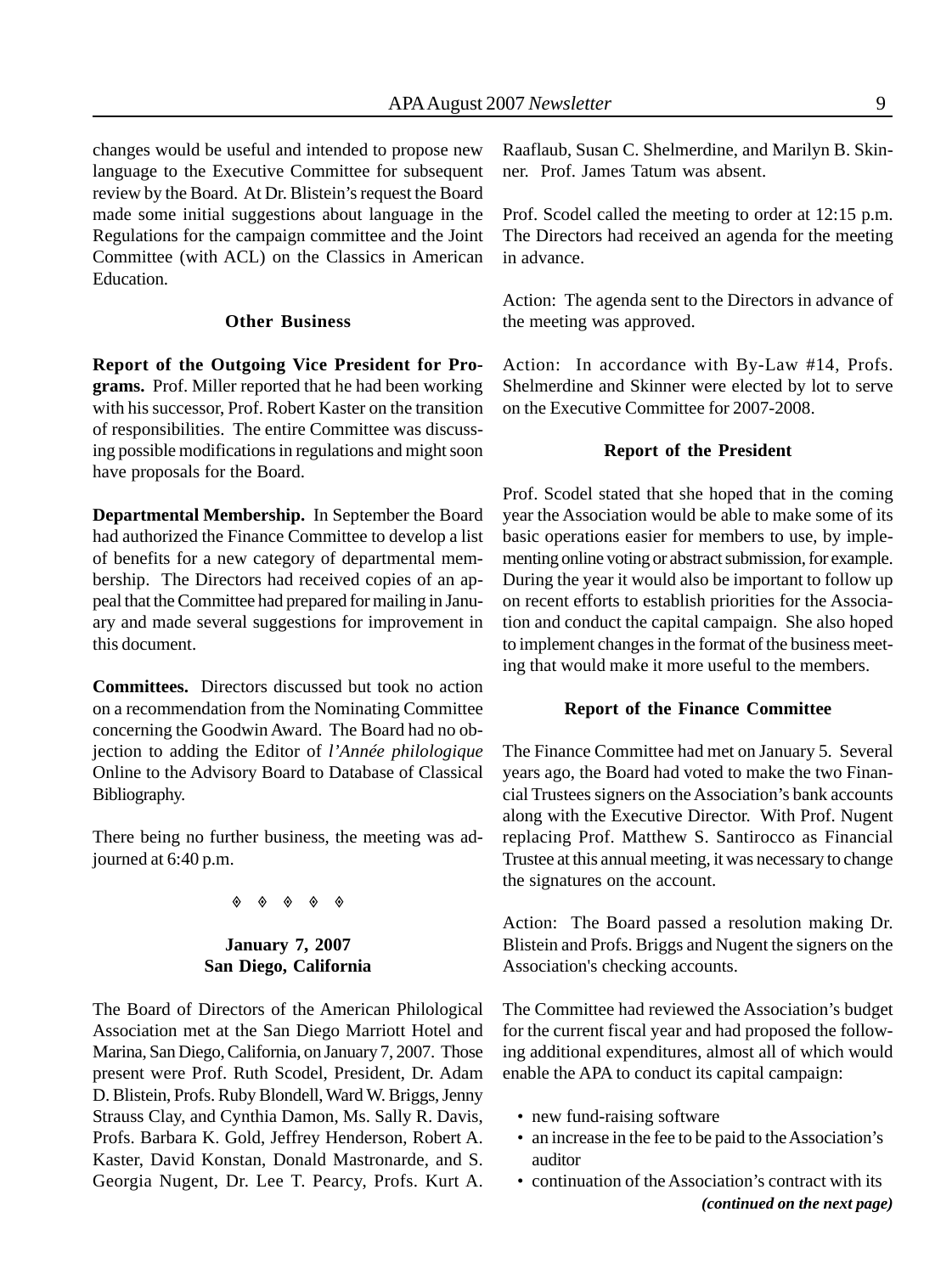fund-raising consultant

- funds for the design and printing of campaign materials
- funds for a redesign of the web site
- a new staff member with development expertise in the APA Office

Action: The Board approved the additions to the 2007 fiscal year budget proposed by the Finance Committee. Funding for the new staff position was approved through June 30, 2011.

#### **Report of the Development Committee**

A combined meeting of the Development and Capital Campaign Committees had taken place on January 6. The Committees discussed elements of a job description for a new development position in the APA Office. Dr. Blistein would submit a draft of a written description to several Committee members, including the two development professionals, for review before submitting it to the University of Pennsylvania's Human Resources Department.

While the Committees had anticipated conducting a separate mailing to members about the capital campaign, it adopted a suggestion to combine that mailing with the Spring annual giving mailing but with separate response cards. Two separate lists of gift acknowledgments–one for annual giving and one for the campaign–should be published in the *Newsletter* and in the annual meeting *Program*. The Committees also reviewed and approved the increases to the budget suggested by the Finance Committee.

The Committees discussed the composition of the capital campaign committee and adopted a suggestion from Prof. Briggs that it consist of (1) chairs, (2) committee members who would do the bulk of the work, (3) an advisory committee of persons who would lend their names to the effort, and, if possible, honorary chairs known outside of academia. The members approved a three-page version of the case statement that they had received but asked for the preparation of a one-page version as well. They also discussed the possibility of further refinement in the case statement to make better argument for support of the American Office, particularly for nonacademic audiences.

The members discussed possible improvements in the process of acknowledging gifts. Suggestions included quickly issuing receipts followed later by a formal acknowledgment letter and telephone calls or hand-written notes from committee members for particularly large gifts. A more detailed policy for acknowledgments should be developed in consultation with the Association's fundraising consultant. The members also agreed that the Development Committee should organize a workshop on fund raising for the next annual meeting. Prof. Santirocco was asked to chair, and Board members (and others) would be invited to attend.

#### **Reports of Vice Presidents**

**Outreach.** Prof. Gold discussed the Committee on Ancient and Modern Performance's plans for a staged reading in Chicago as well as the Outreach Committee's plans for its panels at the next two annual meetings. The Committee was also developing a proposal for making outreach awards to nonmembers. The *Amphora* editorial board wanted to see if a portion (perhaps the four outside pages) of the publication could be printed in four colors without an undue increase in costs and had discussed plans for wider distribution. The Committee on the Classical Tradition had held a successful panel and was considering the development of a web site.

**Education.** The Committee on Education had established three areas on which it would focus during the next four years:

- The connection between pre-collegiate and higher education
- Support for research as part of teaching
- Preparation of future teachers

The Committee had also discussed the possibility of conducting a broad study of the role of classics in American education and had asked Dr. Pearcy to obtain information that would help it to determine whether this work would overlap with a study being conducted by the Center for Hellenic Studies on the classics major.

The Joint Committee on the Classics in American Education (JCCAE) had agreed to focus on promotion of the precollegiate teaching award and on serving as a liaison between the two societies. ACL–via its affiliated group status–had a means of contributing to the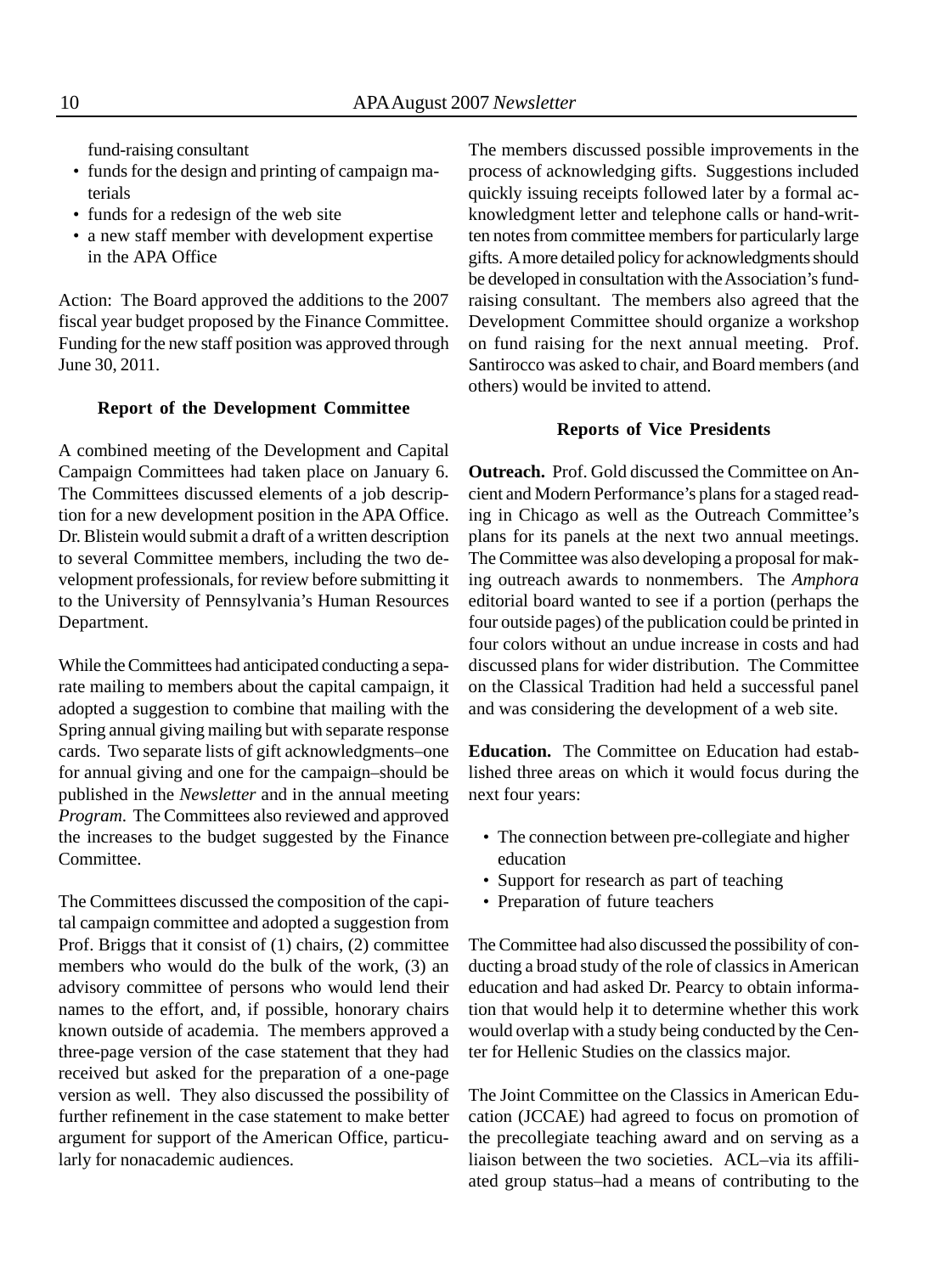APA program; JCCAE would work to identify successful sessions at the APA meeting that could be put on again at the ACL Institute.

Action: At the suggestion of JCCAE, the Board voted to modify the regulations for the precollegiate teaching award to permit winners to accept the award at either the APA annual meeting or the ACL Institute.

The Minority Scholarships Committee was attracting very good candidates and wanted to be in a position to make more than one award in any given year. Directors were concerned about any Committee fund-raising efforts that might divert energy from the capital campaign.

Action: The Committee on Minority Scholarships was instructed not to conduct any separate fund-raising efforts.

Both the Committee on Education and the Committee on Ancient History had developed plans for sessions at the 2008 annual meeting.

**Research.** Prof. Henderson stated that the current financial situation for both the American Office of *l'Année philologique* and the TLL Fellowship programs were good although the decline in the value of the dollar was creating difficulties for TLL Fellows. The recent financial sustainability plan for the American Office and changes in procedures being accepted by SIBC were creating new ways of supporting that project.

The Committee on Research intended to review a recent Modern Language Association report on scholarship and tenure, and it had discussed the development of a directory of members that would show individuals' research interests. It hoped to start collecting data on the 2008 dues bill. The Board discussed the scope of this project.

Action: The Board agreed that access to this directory should be a benefit of APA membership, but that classicists overseas, who might not otherwise have a reason to join the APA, should be permitted access to this information on payment of a small fee. The Executive Committee was authorized to establish fees and approve the list of fields of interest. The Board agreed that APA should also conduct a brief survey of members' research methods. A recent questionnaire distributed by the Ithaka Foundation might provide a model.

**Publications.** Prof. Skinner reported that submissions to *TAPA* had increased in 2006 and that the first issue for 2007 was already submitted for typesetting to the Johns Hopkins University Press. Editor Paul Allen Miller was concerned about the number of female scholars who declined requests to serve as reviewers. Prof. Miller was developing a style sheet for the journal.

The Monographs series had received 6 proposals in 2006, a significant increase. Five of these authors were invited to submit manuscripts, and of these submissions, three were in review, one had been rejected, and one was being revised. Several entries in the Textbooks series had recently been published, and one was in production, but no proposals were pending. The Committee had discussed the difference between commentaries in the Textbooks and in the Monographs Series and had concluded that the important distinction would be audience. That is, would the book be purchased by students for use in the classroom?

Oxford University Press had had some difficulty in dealing with books containing considerable amounts of Greek text, and in some cases subventions had been necessary. Dr. Blistein was asked to discuss with Press officials this change in the Association's relationship with it, and the Committee would consider asking for a provisions in the APA budget for subventions.

The Joint Task Force on Electronic Publications was about to issue its report and would consider organizing a session for the Chicago meeting. Possible improvements to the web site were discussed during the meeting of the Committee on the Web Site and the *Newsletter*.

**Program.** Prof. Kaster asked Directors to relay to him any comments they received on the annual meeting program.

**Professional Matters.** In early 2007 the Committee on the Status of Women and Minority Groups would conduct its survey of journals, and it was preparing a report on the departmental census. The Placement Committee had discussed some problems that had arisen during the year from substantial increases in the number of both candidates and institutions. It would ask the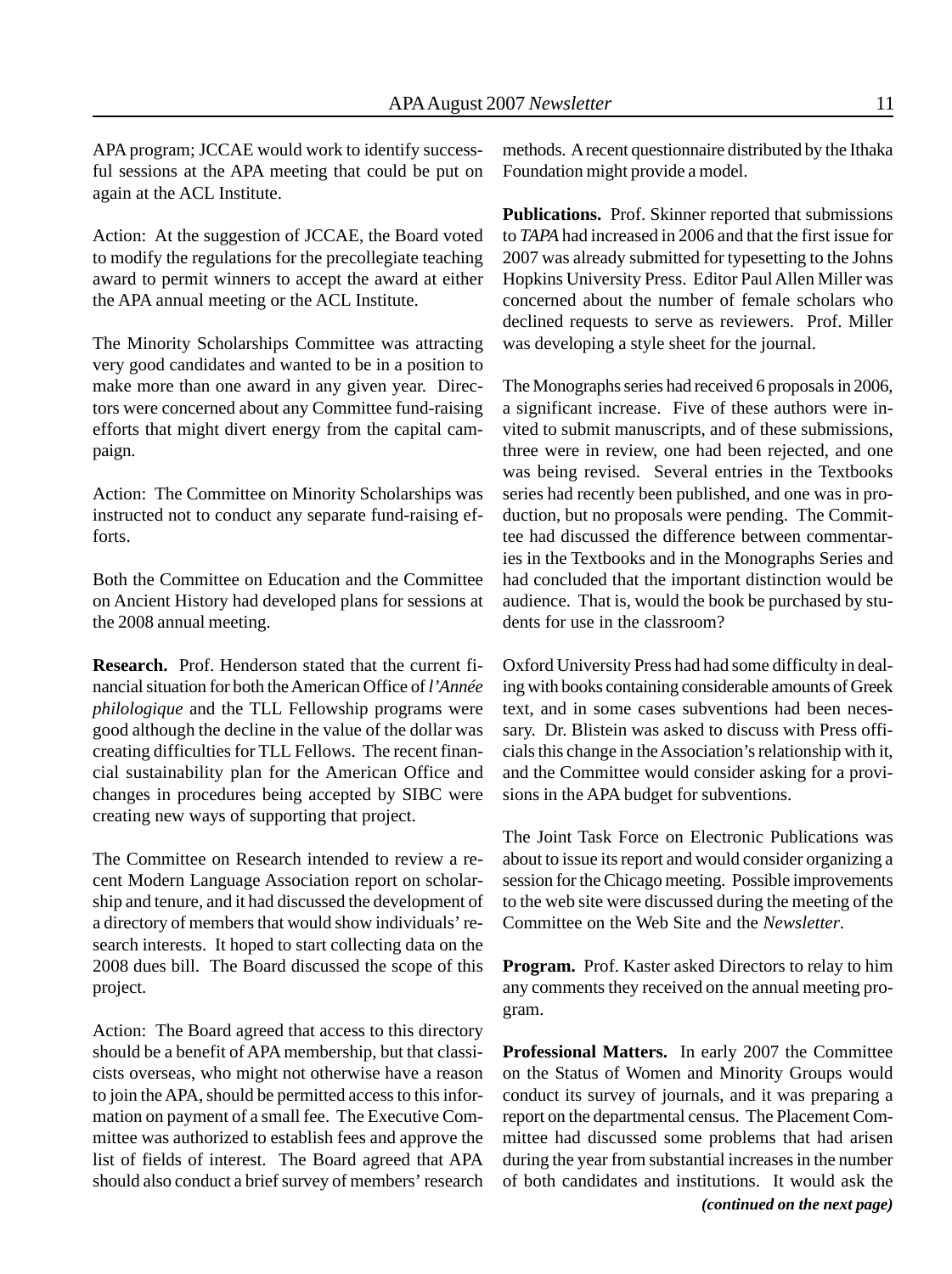Board to approve a checklist of advice for interviewing institutions by mail. Classics Advisory Service Director Thomas Falkner was completing his term at this meeting and had submitted a more optimistic report on threatened departments than in previous years.

The Committee on Professional Matters had considered a proposal from the Women's Classical Caucus to issue a statement on adjunct professors and was not ready to recommend adoption but would continue discussion with the Caucus on this matter. The Committee did recommend to the Board a policy for retention of records dealing with complaints handled by the Subcommittee on Professional Ethics.

Action: The Board approved a policy of holding records of actions of the Subcommittee on Professional Ethics for seven years from the date of its decision and then destroying them.

#### **Other Business**

Action: The Board agreed to schedule its conference call in June and its meeting in September via e-mail.

There being no further business, the meeting was adjourned at 4:05 p.m.

#### *ACL POSITIONS WEB SITE*

APA members are familiar with our joint (with AIA) Placement Service that brings together institutions offering college and university level positions in Classics and archaeology with qualified candidates for those positions. Members should also be aware that our colleagues at the American Classical League (ACL) offer a complementary service for positions at the K-12 level. The National Latin and Greek Teacher Placement Service assists schools to seek qualified teachers of Latin and/or Greek and helps teachers of Latin and/or Greek seeking employment. Complete information about the Service is available at the ACL web site: http:// spectrum.troy.edu/~acl/.

#### *DEPARTMENTAL MEMBERSHIP IN THE AMERICAN PHILOLOGICAL ASSOCIATION*

The American Philological Association (APA) thanks the college and university departments offering programs in classical studies who became departmental members in the inaugural year of this program. The APA instituted this new category of membership as a way of giving recognition to those departments that are willing to support the entire field while they do the essential work of passing on an understanding of classical antiquity to each new generation of students. Departmental members are listed on the Association's web site, in an issue of the Association's *Newsletter*, and on a page in the Annual Meeting *Program*. The APA issued outstanding achievement awards to students designated by the department. Departmental members also obtained certain APA publications and other benefits at no charge, and they supported two important international classics projects in which the APA participates: the American Office of *l'Année philologique* and its fellowship to the *Thesaurus Linguae Latinae*. Departmental dues revenue that exceeded the value of benefits received was used to support these two projects and made the APA eligible to receive matching funds from the National Endowment for the Humanities (NEH) which is currently the major supporter of these two projects. In 2007 this program generated almost \$5,000 for each of these projects.

A form for enrolling a department as a member is available on the APA web site: http://www.apaclassics.org/ Administration/Dept\_Member\_Form.pdf. Departments may select a membership category that corresponds to the highest academic degree that each one offers. However, departments selecting the higher Supporting or Sustaining categories will enable the Association to claim additional matching funds from the NEH so that the Association can focus its fund-raising efforts on the capital campaign and on unrestricted annual giving. The web site and *Program* listings of member departments will give appropriate recognition to those selecting the higher levels.

Current Departmental Members (*list current as of August 31, 2007*)

*Sustaining Members* Cornell University University of Vermont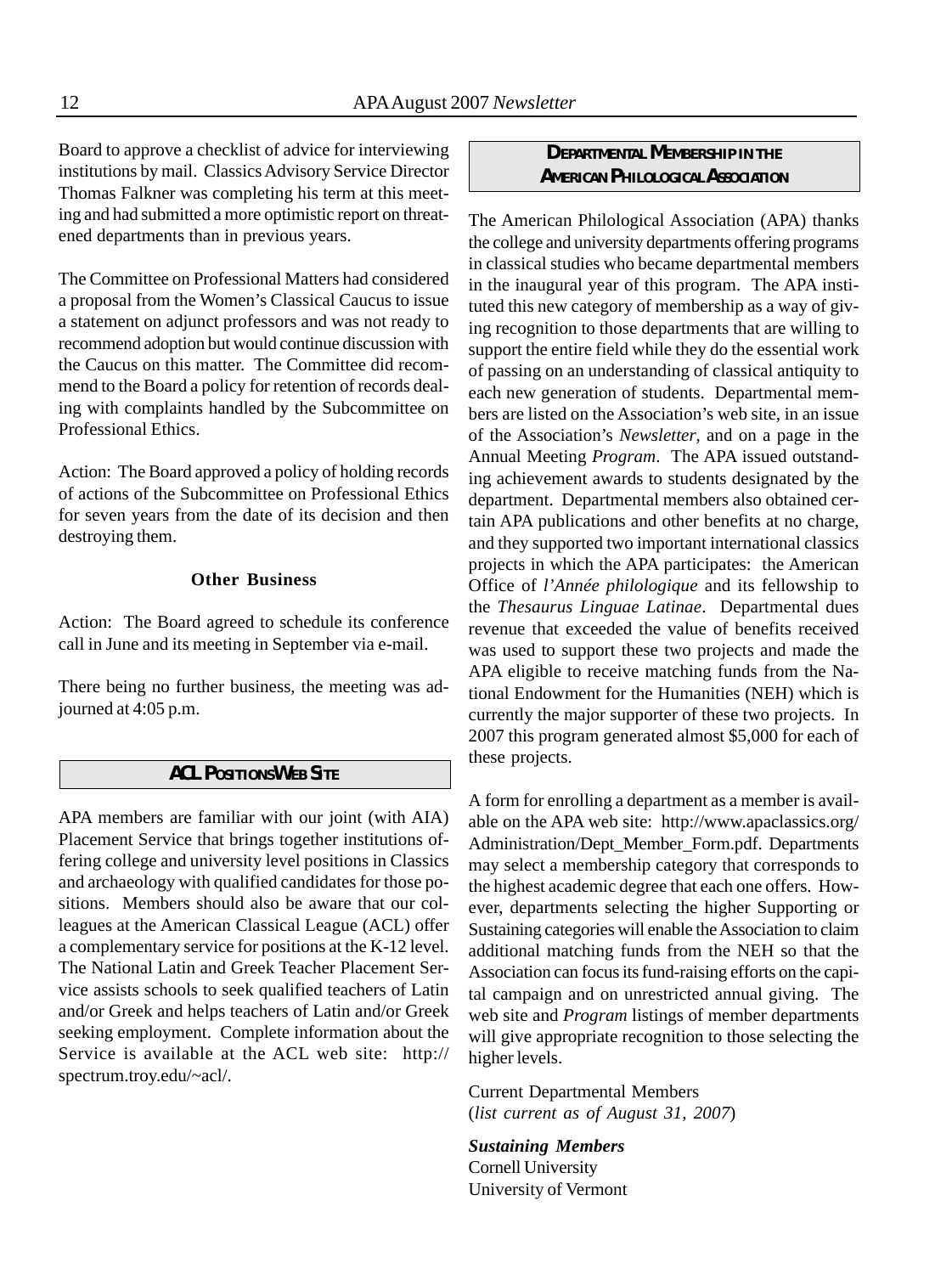#### *LIONEL PEARSON FELLOWSHIP* **2008-2009**

The Pearson Fellowship Committee invites nominations for the 2008-2009 Lionel Pearson Fellowship, which seeks to contribute to the training of American and Canadian classicists by providing for a period of study at an English or Scottish university. The competition is open to outstanding students majoring in Greek, Latin, Classics, or closely related fields at any American or Canadian college or university.

Fellows must undertake a course of study that broadens and develops their knowledge of Greek and Latin literature in the original languages; candidates should therefore have a strong background in the classical languages. They should expect to obtain the B.A. by September 2008, in order to begin an academic year of postgraduate work at that time. Normally, the recipient will hold the Fellowship in the academic year immediately after graduating with a bachelor's degree. The term of the Fellowship is one year. The recipient may use the Fellowship for part of a longer program of study, but under no circumstances will support from the Fellowship extend beyond one year. Fellows are responsible for seeking and obtaining admission to the English or Scottish university where they intend to study. The Fellowship will pay all academic fees, provide a stipend to meet estimated living expenses, and cover airfare and other necessary travel expenses. Total reimbursement for all expenses will not exceed \$25,000.

Candidates for the Fellowship require nomination by a faculty member who is familiar with their work. Faculty members who wish to nominate a student for the Fellowship should send the student's name to the current chair, Professor Thomas D. Frazel, who will send the nominator an application form and other relevant materials. The committee discourages programs from nominating more than one student, and those desiring to make multiple nominations should contact the chair in advance. Nominations and inquiries may be made by letter to Thomas D. Frazel (Tulane University, Department of Classical Studies, Jones 210, 6801 Freret Street, New Orleans, LA 70118-5698) or e-mail (tfrazel@tulane.edu). The deadline for receiving nominations is Monday October 1, 2007, and for receiving completed applications (including letters of recommendation), Monday, October 29, 2007. Note that these are not postmark deadlines. The committee will bring finalists (normally four) to the annual meetings of the APA in Chicago, IL in January 2008 for interviews.

#### *Supporting Members*

Amherst College Princeton University UCLA University of California Berkeley University of Notre Dame Vassar College Wesleyan University

#### *Ph.D.-granting Departments*

Brown University Catholic University of America Florida State University Indiana University University of Chicago University of Cincinnati University of Michigan University of Minnesota University of Texas at Austin University of Toronto University of Virginia University of Washington

#### *M.A.-granting Departments*

Dalhousie University University of Georgia University of New Brunswick University of North Carolina, Greensboro University of Victoria

#### *B.A.-granting Departments*

Ave Maria University Ball State University Baylor University Bowdoin College Carleton College Carthage College Colgate University College of William and Mary Georgia State University Hillsdale College Kenyon College Ohio University Roger Williams University San Diego State University St. Joseph's College of Maine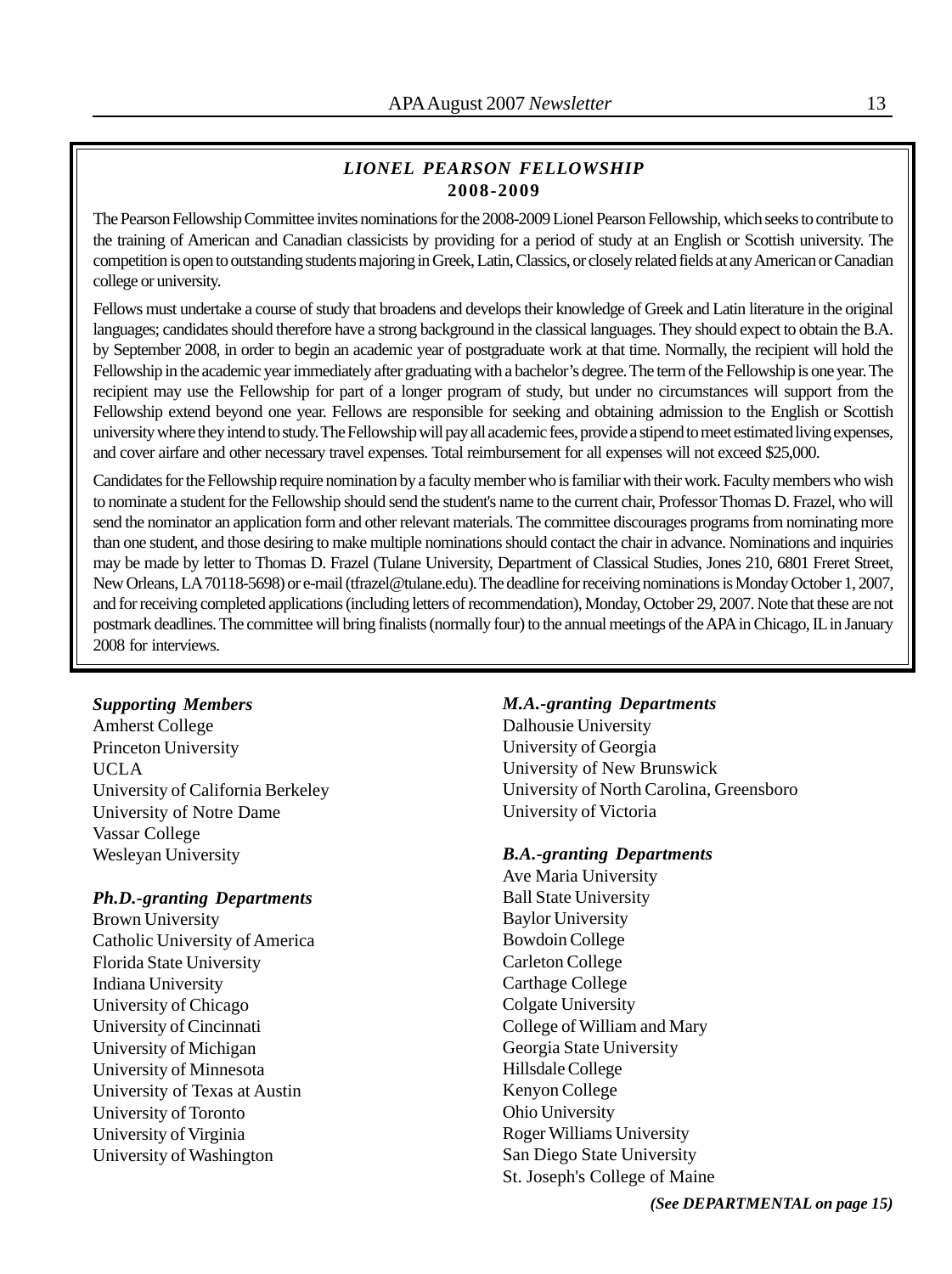## *CALL FOR APPLICATIONS FOR APA-AIA MINORITY SCHOLARSHIP PROGRAM*

The Joint Committee on Minority Scholarships of the American Philological Association (APA) and the Archaeological Institute of America (AIA) invites applications from minority undergraduate students for a scholarship to be awarded for **Summer 2008**. The purpose of the scholarship is to further an undergraduate's preparation for graduate work in classics or classical archaeology. Eligible proposals might include (but are not limited to) participation in summer programs or field schools in Italy, Greece, Egypt, *etc.*, or language training at institutions in the U.S, Canada, or Europe. The maximum amount of the award will be \$3,000.

Candidates will be judged on the basis of (a) academic qualifications, including demonstrated ability in at least one classical language or in fields that prepare a student to become a classicist or classical archaeologist; (b) the quality of the proposal for study, particularly as preparation for a career in classics or classical archaeology, and (c) financial need. Eligibility for this scholarship is open to students who belong to groups identified by current federal guidelines as minorities: Black/African Americans, Native Americans, Hispanic Americans, and Asian Americans.

Application forms should be downloaded from the website: http://www.apaclassics.org; completed applications should be submitted to:

> Adam D. Blistein, Executive Director American Philological Association 292 Logan Hall University of Pennsylvania 249 S. 36th Street Philadelphia, PA 19104-6304 (215) 898-4975 phone (215) 573-7874 fax email: apaclassics@sas.upenn.edu website: http://www.apaclassics.org

Applications **must** be submitted by regular mail or courier; **submissions via FAX or e-mail will not be accepted**. The **receipt deadline** for applications is **December 14, 2007**; the winner will be announced by January 31, 2008.

Each applicant should submit:

- (1) the completed application form
- (2) a letter of application describing specific plans for Summer 2008 as well as broader career goals;

(3) an undergraduate transcript (official or a copy certified by the Department Head);

(4) two letters of recommendation from faculty members or other professionals (at least one should be an APA or AIA member) who have worked with the applicant during the past two years and can comment on her/his ability to complete the proposed project. Recommenders are asked not to base comparison on ethnicity, gender, or other such factors, though it would be appropriate to provide examples of unusual persistence and ability to overcome obstacles. One recommender must attest to the minority status of the applicant and to financial need.

The Co-Chairs of the Committee for 2007-2008 are:

Gig Harbor, WA 98332 University of Georgia (253) 858-9895 home and fax Athens, GA 30602-6203

Professor Ili Nagy, AIA Professor Nancy Felson, APA 7822 Goodman Dr. NW Department of Classics – Park Hall inagy@ups.edu (706) 542-2153 office; (706) 542-8503 fax nfelson@gmail.com

*AIA and APA Members: please support this important activity through the annual giving campaign and events scheduled at each annual meeting. This year's event, a fundraising breakfast, is scheduled at* 7:15 a.m. *on Saturday, January 5, 2008, and will include a raffle for books and gift certificates donated by participating presses (as listed at the APA web site). Please send donations in support of the Minority Student Scholarship Program to the APA Executive Director.*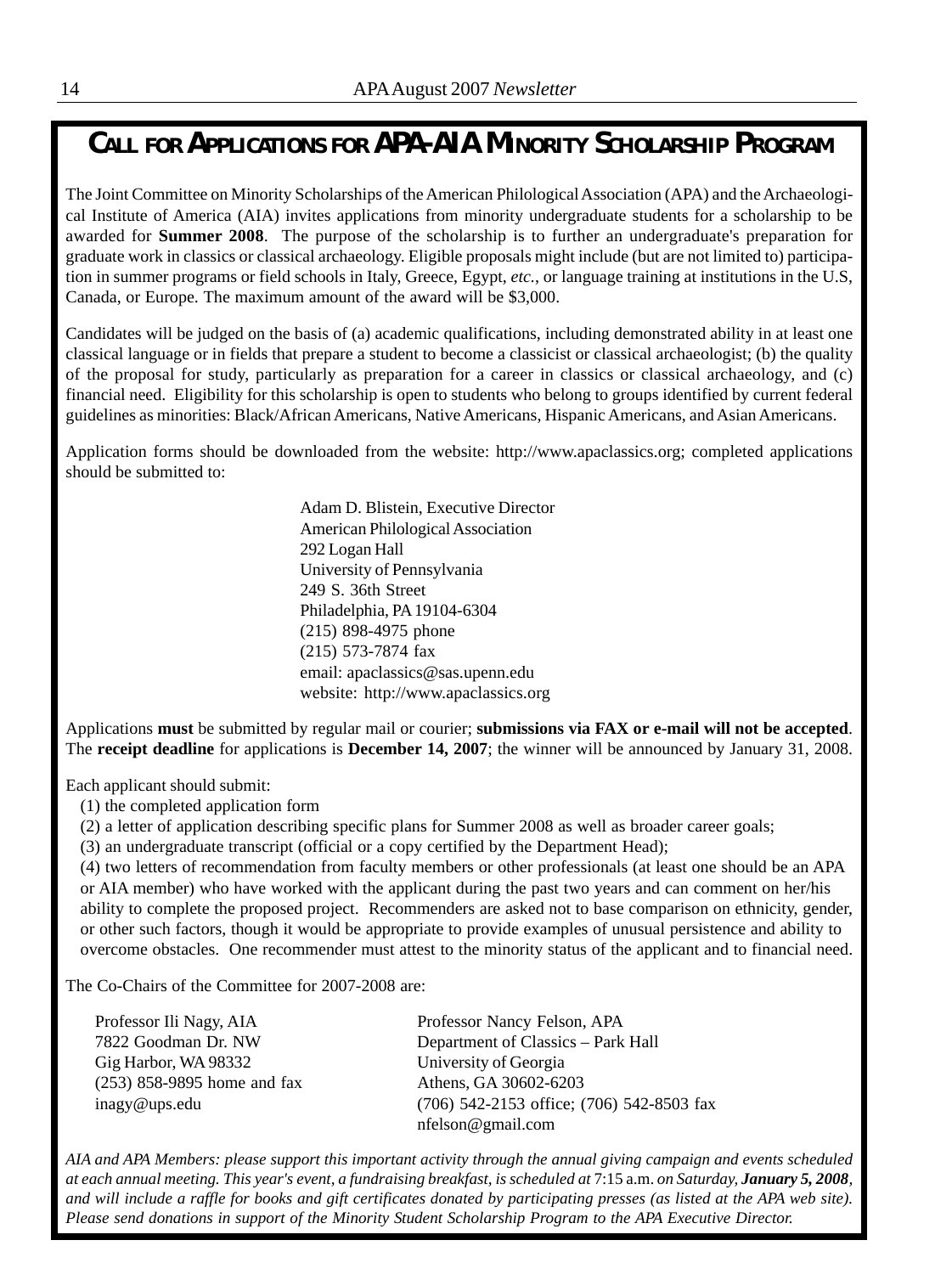#### *DEPARTMENTAL (from page 13)*

Trinity University Union College University of Arkansas University of Maryland University of North Carolina at Asheville Wake Forest University

#### *WOMEN'S CLASSICAL CAUCUS GRANTS FOR ANNUAL MEETING*

**Travel Grants.** The Women's Classical Caucus will offer a limited number (6) of Travel Grants to offset some of the expense of attending the APA meeting. WCC members in good standing, including graduate students, are eligible to apply for these grants. Preference will be given to applicants who have not received support before. The application deadline is **November 30, 2007**.

Applicants should e-mail Professors Jennifer Ebbeler (ebbeler@cs.com) and Sally MacEwen (smacewen@agnesscott.edu) with a brief statement (no longer than 500 words) describing the reason(s) behind the need to travel to the APA and all available sources of support.

**Child Care Grants.** The Women's Classical Caucus will again offer a limited number of Child Care Grants to offset some of the cost of child care at the APA meeting. WCC members in good standing, including graduate students, are eligible to apply for these grants. The application deadline is **November 30, 2007**. Applicants should e-mail Professor Maryline Parca (mparca@uiuc.edu).

#### *PANEL ON DIGITAL LIBRAIRES AT ANNUAL MEETING*

As an outgrowth of the joint APA-AIA Task Force on Electronic Publication, the Publications Division is sponsoring a panel at the Chicago meeting entitled "The Future is Now?: Digital Library Projects and Scholarship and Teaching in Classics."

Thanks to digitization projects by both the commercial and the open-access sectors, the long-predicted transition from books and paper to digital formats for resources

and information used in the research and teaching may at last be occurring. This panel brings together speakers who represent classics and classical archaeology, libraries, and open-content organizations to address issues of coverage, quality, and accessibility of digital materials, to assess the trends indicated by current and planned projects, and to identify the tools needed to take advantage of the new digital riches and to allow new scholarly questions to be asked and effectively pursued.

The participants and their topics are W. Gerald Heverly, Librarian for Classics, Hellenic Studies, and Philosophy, Bobst Library, New York University, "Trends in the Online Availability of Subscription Journals in Classics"; Charles E. Jones, Head Librarian, Blegen Library, American School of Classical Studies, Athens, "The Future is Now? Who Cares? Electronic Media and the Ancient World"; Sayeed Choudhury, Digital Knowledge Center, Associate Director for Library Digital Programs, Johns Hopkins University Library, "The Role of Large-Scale Digitization in Classics"; Gregory Crane, Tufts University, Professor of Classics and Editor-in-Chief, Perseus Project, "Planning a Digital Library for Classics from Image Books." Tom Elliott, Director, Pleiades Project, Ancient World Mapping Center, University of North Carolina at Chapel Hill, will serve as respondent, and the panel will be moderated by Donald Mastronarde, chair of the Task Force.

*DISSERTATIONS LISTINGS*

Boston University

Patricia Johnson reporting

#### *Completed:*

**COLLOMIA CHARLES**, *On Such Horses Gods and Heroes Ride* (W. Haase)

## University of British Columbia

Roger J.A. Wilson reporting

#### *Completed:*

**COLIN BAILEY**, *The Gerousia of Ephesus* (A. Barrett and F. De Angelis)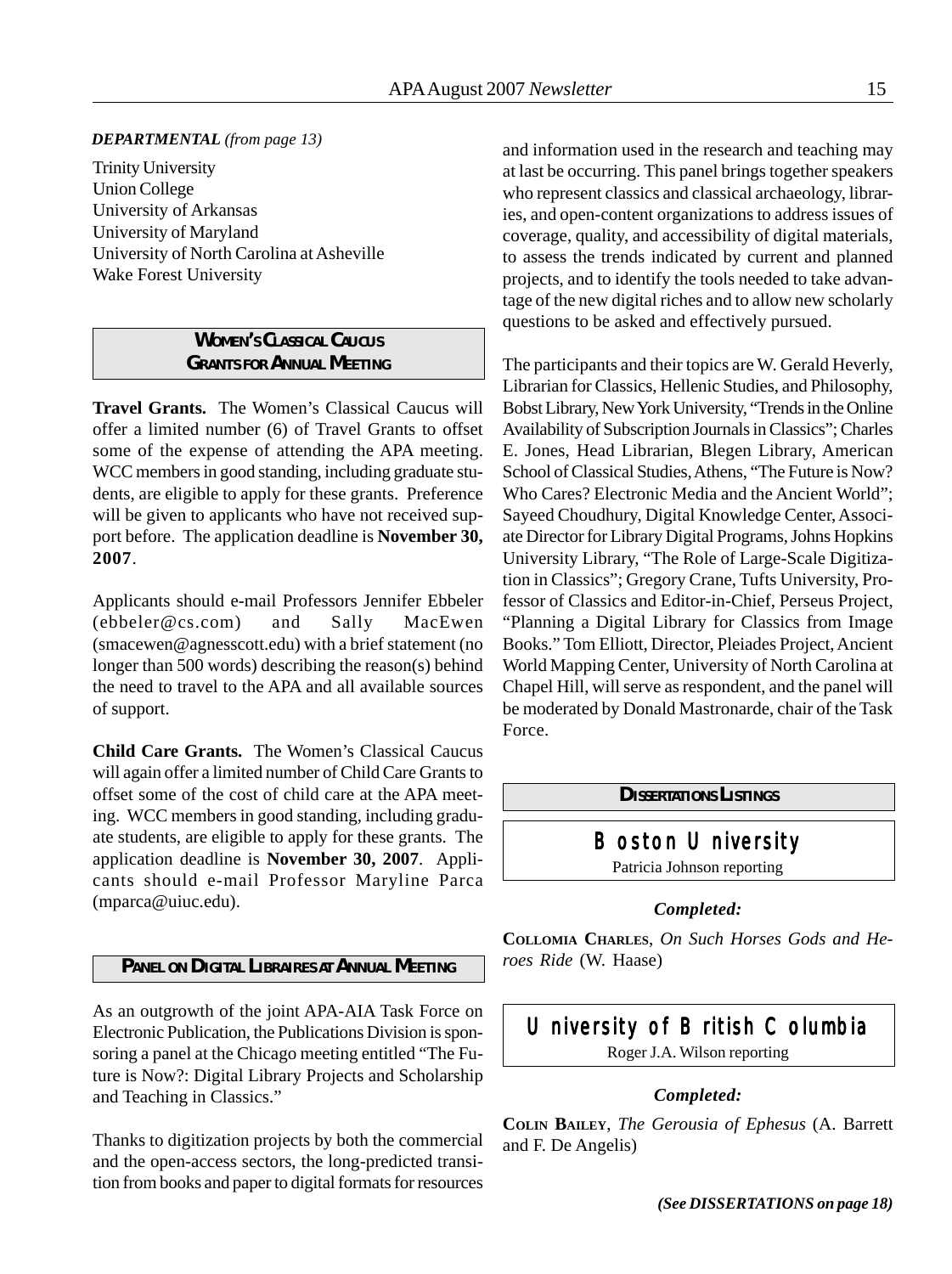## *AMERICAN PHILOLOGICAL ASSOCIATION THESAURUS LINGUAE LATINAE SUPPORTED BY A GENEROUS GRANT FROM THE NATIONAL ENDOWMENT FOR THE HUMANITIES*

The American Philological Association invites applications for a one-year Fellowship, tenable from July 2008 through June 2009, which will enable an American scholar to participate in the work of the Thesaurus Linguae Latinae Institute in Munich. Fellows at the TLL develop a broadened perspective of the range and complexity of the Latin language and culture from the classical period through the early Middle Ages, contribute signed articles to the Thesaurus, have the opportunity to participate in a collaborative international research project, and work with senior scholars in the field of Latin lexicography. The Fellowship carries a stipend in the amount of \$40,000 and is made possible in part by a grant from the National Endowment for the Humanities. The incumbent Fellow may re-apply for a second year, but all applications will be judged on an equal footing.

Applicants must (i) be United States citizens or permanent residents and (ii) already have the Ph.D. or anticipate the award of the degree by July 1, 2008. The opportunity to be trained in lexicography and contribute articles to be published in the lexicon may be of special interest to scholars who are already established in tenure-track positions as well as those who are just entering the profession. The Fellowship offers valuable experience for scholars in a variety of specialties (e.g., Latin language and literature, Roman law, Roman history, the literature of early Christianity); although it is not limited to individuals working in Latin philology, applicants should possess a thorough familiarity with and a special interest in the Latin language, as well as advanced competence in Greek. It is anticipated that applicants will already have a reading knowledge of German and will be willing to work toward proficiency in spoken German. Women and members of minority groups underrepresented in Classics are particularly encouraged to apply.

Applications should include a curriculum vitae, a statement of what benefits the applicant expects to derive from the Fellowship for his/her research and teaching, and the names of three referees, whom the applicant should ask to send supporting letters to the Executive Director without further notice. It will be in the candidate's interest if at least one letter can specifically address the candidate's suitability for the Fellowship. Candidates will be considered by the APA's TLL Fellowship Committee, which serves as the selection committee. The committee will choose a short-list of candidates to be invited for interview at the Annual Meeting in January 2008 in Chicago, Illinois, and the name of the successful candidate will be announced shortly thereafter. **Applications must be received by the deadline of November 16, 2007.**

Applications should be sent to: Dr. Adam D. Blistein, Executive Director, American Philological Association, 292 Logan Hall, University of Pennsylvania, 249 S. 36th Street, Philadelphia, PA 19104- 6304. For additional information about the Fellowship, contact the Chairperson of the APA's TLL Fellowship Committee, Professor Kathleen Coleman, Department of the Classics, Harvard University, 204 Boylston Hall, Cambridge, MA 02138. Telephone: 617-495-2024. E-mail: kcoleman@fas.harvard.edu.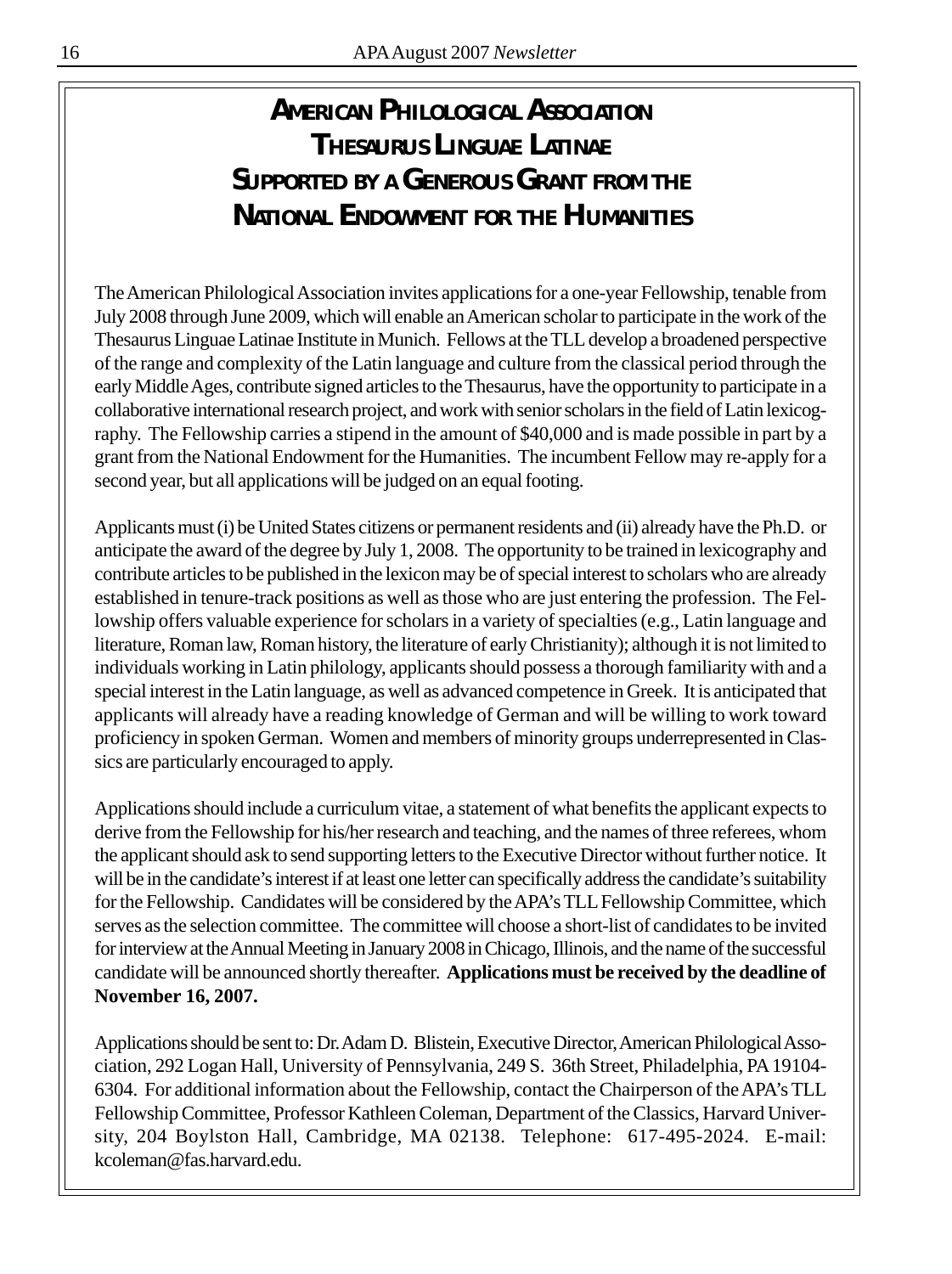## *TESTIMONIALS FROM PREVIOUS APA TLL FELLOWS*

The work at the Thesaurus fundamentally changed my professional life. I had been striving to develop a methodology to use words in order to understand implicit assumptions about Roman institutions. The training at the Thesaurus gave me the skills to analyze word usage and the connection between grammar and semantics. There is nothing I do in my current work that has not been facilitated and improved by my post-doctoral work at the Thesaurus. It was truly a foundational intellectual experience for my career in Classics.

*Roberta Stewart* Associate Professor of Classics Dartmouth College APA TLL Fellow, 1988–89

◈ ◈ ◈ ◈ ◈

My time at the TLL allowed me to reflect in new ways on how the continuities of Roman civilization can be investigated through careful attention to vocabulary. Because of the insistence at the Thesaurus on viewing Latin as a language without artificial boundaries of genre or period, marginalized authors such as grammarians, antiquarians, and medical writers have become central spokespersons in my scholarship. I am confident that this maturity in my own research would not have developed so rapidly without my twelvemonth fellowship from the APA.

*Anthony Corbeill* Professor of Classics University of Kansas APA TLL Fellow, 1990–91

 $\diamond$   $\diamond$   $\diamond$   $\diamond$   $\diamond$ 

My experience at the Thesaurus has heightened my awareness of Latin context in two dimensions: horizontal and vertical. By 'horizontal' I mean the other words used in the neighborhood of the one or ones I am presently reading, the words that have influence on the one I'm reading, which in turn has influence on them. By 'vertical' I mean all the layers of meaning that a single word has accumulated in all its long history; they are unseen, lying deep in the meaning of the word as I read it, but now I can perceive them.

#### *Peter Cohee*

Program Director in Classics The Public Latin School of Boston APA TLL Fellow, 1995–96

 $\begin{array}{ccccccccccccccccc} \diamond & \diamond & \diamond & \diamond & \diamond & \diamond & \diamond & \circ \end{array}$ 

When people ask what I got out of the Thesaurus Fellowship, I say that it made me a Latinist. I use the skills I learned there every day; they inform everything I do as a scholar.

*Gregory Hays* Associate Professor of Classics University of Virginia APA TLL Fellow, 1996–97



My year at the TLL in Munich was a formative one in every sense of the term. From a professional standpoint it enabled me to acquire a much richer and more highly developed background in Latin philology. This has had a lasting impact on my scholarship. On the interpersonal level the collegiality at the TLL was unsurpassed. To be surrounded by professionals who love what they do in a city like Munich makes for a very memorable experience that I would wholeheartedly recommend to anyone.

*Mark Beck*

Assistant Professor of Classics University of South Carolina APA TLL Fellow, 2000–01

◈ ◈ ◈ ◈ ◈

My year at the TLL has proven to be indispensable to my development as a scholar, teacher, and citizen of the international Classics community. I was able to begin my teaching career with a deeper understanding of the Latin language and literary history, fluency in German, and memories of delightful weekends spent hiking in the Bavarian Alps with my TLL colleagues. I also made amazing contacts; I am struck by how many of the opportunities that have come up in recent years go back in some way to my year in Munich.

*Jennifer Ebbeler* Assistant Professor of Classics University of Texas at Austin APA TLL Fellow, 2001–02

 $\diamond$   $\diamond$   $\diamond$   $\diamond$   $\diamond$ 

There are so many reasons to recommend the TLL—the work, the people, the city—but of prime importance is the library. Surely the best of its kind in the world, the TLL's collection is arranged chronologically rather than alphabetically, and thus to the sweep of the eye it offers a vivid image of over 800 years of Latin. It is an edifying experience simply to be there every day, and the rigorous philological work I did at the TLL has proved invaluable both in my research and in my teaching.

*Matthew McGowan* Assistant Professor of Classics Fordham University APA TLL Fellow, 2002–03

 $\begin{array}{ccccccccccccccccc} \diamond & \diamond & \diamond & \diamond & \diamond & \diamond & \diamond & \circ \end{array}$ 

What does the APA/NEH fellowship at the TLL offer? A stimulating intellectual environment, a year away to get a different perspective on American academia, and a great chance to work on one of the most important projects for scholars of the Latin language and Roman culture. Munich is a brilliant city, among the most livable in Europe: museums, theater and opera, beer gardens, the Alps. The colleagues are friendly and welcoming, and it's a great chance to improve your German skills.

*Christopher S. van den Berg* Lecturer in Classics Dartmouth College APA TLL Fellow, 2006–07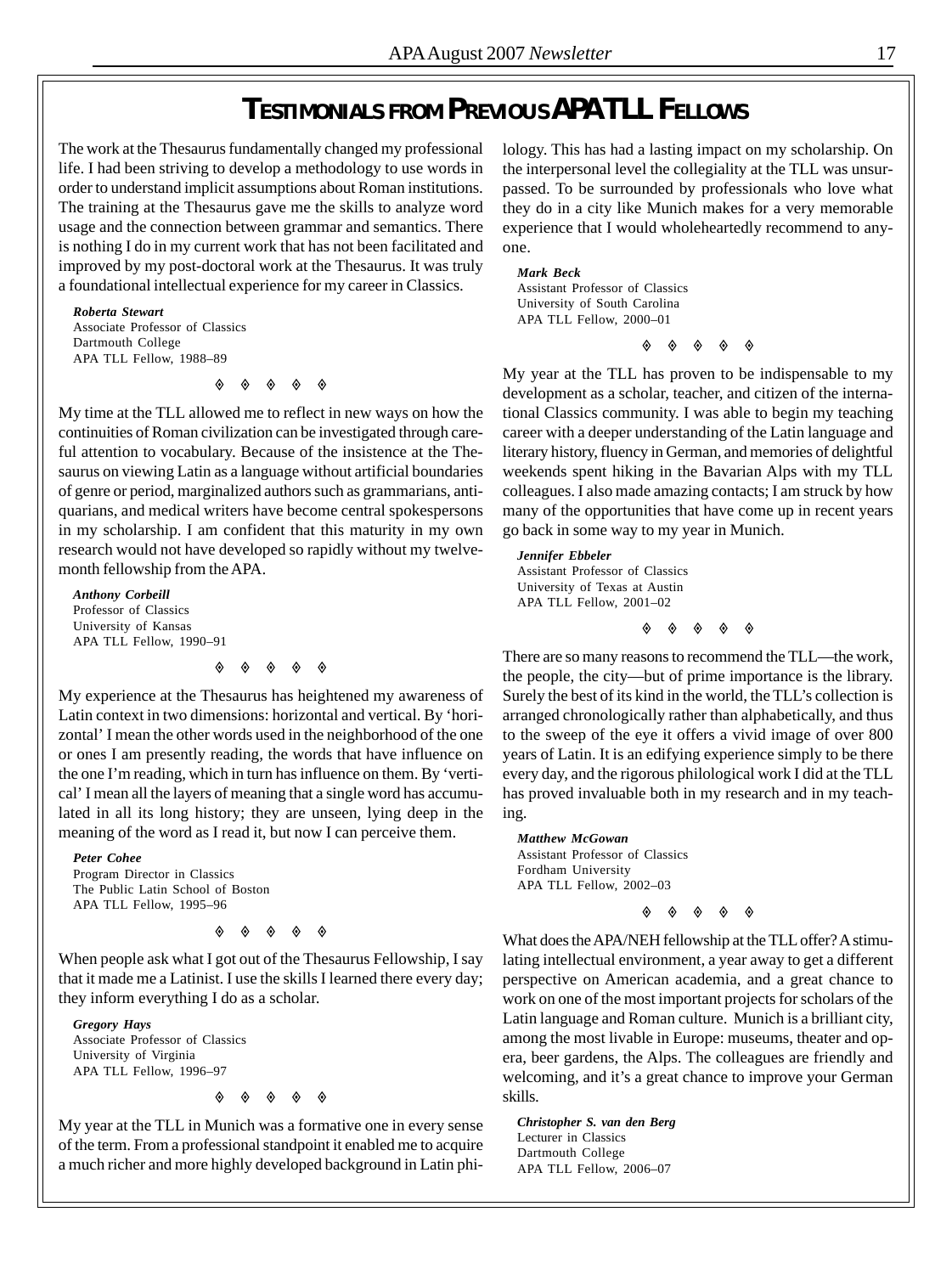*DISSERTATIONS (from page 15)*

#### *In Progress:*

**TRACY DELINE**, *Women in Roman Law* (L. Bablitz)

**CHRISTINE LANE**, *The Cult of Apollo in South Italy and Sicily* (F. De Angelis)

**SHELLEY REID**, *Health in Late Antiquity* (P. Burns)

## Bryn Mawr College

Mehmet-Ali Atac reporting

#### *Completed:*

**VALERIYA KOZLOVSKAYA**, *Harbors of the Northwestern Black Sea Area* (J.C. Wright and T.C. Brennan)

**SANDRA LUCORE**, *The Balaneion in Magna Graecia: Tradition and Innovation in Western Greek Baths* (J. C. Wright and M. Bell, III)

#### *In Progress:*

**CRYSTAL FRITZ,** *Ceramic Correlates for Social, Economic, and Sedentarization Behavior in Iron Age Southeastern Arabia* (P. Magee)

**MARIE GOODWIN**, *Mnemonic Devices and Calendrical Systems in the Bronze Age Aegean* (J.C. Wright)

**SARAH LEPINSKI**, *Roman Wall Paintings from Corinth, Greece: A Contextual Study* (S. Miller-Collett and A.A. Donohue)

## University of California - Berkeley

Janet Yonan and Ellen Oliensis reporting

#### **Ancient History & Mediterranean Archaeology**

#### *Completed:*

**ELISABETH O'CONNELL**, *Tombs for the Living: Monastic Use of Monumental Funerary Architecture in Late Antique Egypt* (S. Elm)

#### *In Progress:*

**AMELIA BROWN**, *The City of Corinth and Urbanism in Late Greece* (S. Elm)

**MICHAEL LAUGHY**, *Cult and Authority in Ancient Athens* (E. Mackil and J. Camp)

**LAURA STEELE**, *Nobody Wants to take Care of Me! An Historical, Theoretical and Comparative Study of Slave Women in Ancient Mesopotamia* (M. Feldman and N. Veldhuis)

**JASON SCHLUDE**, *Parthia and Empire* (E. Gruen)

#### **Classics**

#### *Completed:*

**KURT LAMPE**, *Cyrenaic Philosophy; Arguments, Contexts and Lifestyles* (A.A. Long)

**JONATHAN PRATT**, *Isocrates in Athens: Public Philosophy and the Rhetoric of Display* (G.R.F. Ferrari)

**WILSON SHEARIN**, *Lucretius on Language* (A.A. Long)

**WILLIAM M. SHORT**, Sermo, Sanguis, Semen: *An Anthropology of Language in Roman Culture* (E. Oliensis)

#### *In Progress:*

**ELA HARRISON**, *Fruit Trees: Their Cultivation and Perception in Ancient Rome* (E. Oliensis)

## University of California -Los Angeles

Kathryn Morgan reporting

#### *Completed:*

**CHRIS ECKERMAN**, *Panhellenic Places, Spaces and Landscapes: Pindar and Bacchylides' Manipulation of Greek Sanctuaries* (K. Morgan)

**LORENZO GARCIA**, *Homeric Temporalities: Simultaneity, Sequence, and Durability in the* Iliad (A. Bergren)

#### *In Progress:*

**CHARLES STOCKING**, *Bones and Smoke: Hellenizing Burnt Sacrifice* (S. Morris)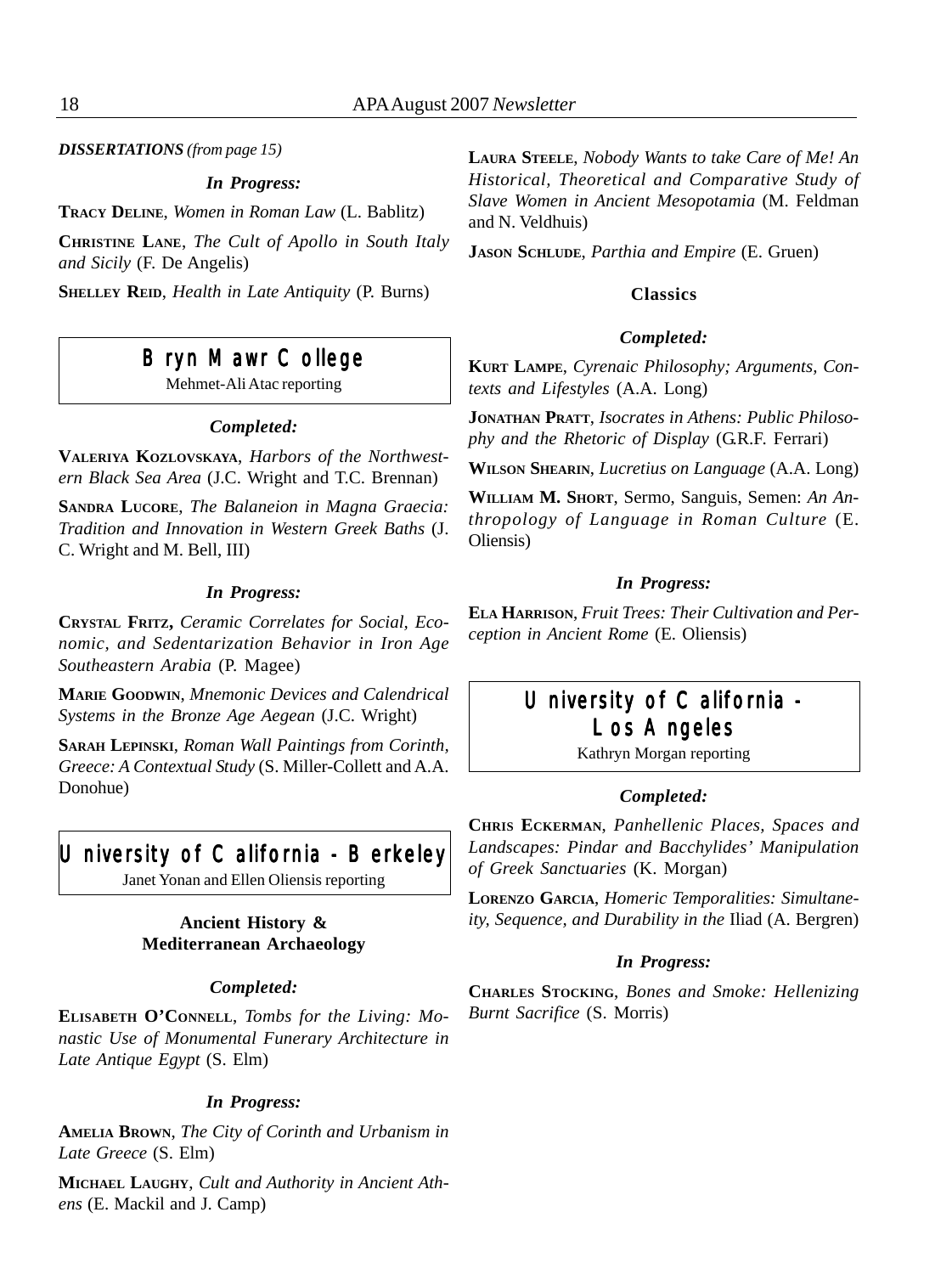## University of California -Santa Barbara

Sara Lindheim reporting

#### *In Progress:*

**DANIEL HU**, *The Use of Adjectives in Aeschylus* (F. Dunn and R. Renehan)

**TRACY JAMISON**, *Ovid, Euripides and the Intertextual Heroine* (F. Dunn and S. Lindheim)

**CHRISTINE MAISTO**, *A Fifty-Drachma Course, or How to Play with Words: The Signifier in Presocratic Literature* (F. Dunn)

**RANDY POGORZELSKI**, *Epic and the Nation in Virgil's* Aeneid *and Joyce's* Ulysses (S. Lindheim)

## University of Chicago

Kathleen Fox reporting

#### *Completed:*

**BRENDAN BOYLE**, *The Athenian Courtroom: Politics, Rhetoric, Ethics* (D. Allen)

**WILLIAM BUBELIS**, *Dignity and Power: Athenian Sacred Treasures from Solon to the Persian Wars* (J.M. Hall)

**ALEX GOTTESMAN**, *A Branch on the Altar: Supplication and Symbolic Capital in Ancient Greece* (D. Allen)

**CAMERON HAWKINS**, *Work in the City: Roman Artisans and the Urban Economy* (R. Saller)

**MATTHEW PERRY**, *The Manumission of Women in the Roman World* (R. Saller)

**JAMES SULLIVAN**, *Thucydides Politicus: The Political Dimensions of Thucydides'* History of the Peloponnesian War (D. Allen)

#### *In Progress:*

**ARI BRYAN**, *Violence, Law and Society in Roman and Byzantine Egypt* (W. Kaegi)

**SHAWN DEELEY**, *Conversing with Crowds: Representations of the Crowd in Roman Literature* (S. Bartsch)

**FRANCESCA SARDI**, *Psychological Activity in the Homeric Circe Episode* (M. Payne)

## City University of New York

Dee Clayman reporting

#### *Completed:*

**EMILY FAIREY**, *Slavery in the Classical Utopia: A Comparative Study* (J. Roberts)

#### *In Progress:*

**HANNA LANSKY**, *Plutarch's* Fortune (P. Simpson)

**PAUL MCBREEN**, *A Narrative Analysis of the Foundation Legends in Konon and Antoninus Liberalis* (J. Stern)

#### University of Colorado

Peter Hunt reporting

#### *In Progress:*

**SCOTT FARRINGTON**, *Polybius and Philosophical Historiography* (E. Schütrumpf)

**BENJAMIN B. GRACY**, *The Influence of Plato on Athenaeus'* Deipnosophistae (E. Schütrumpf)

**BRENT SCHMIDT**, *Utopia and Community in the Ancient World* (N. Lenski)

**BARBARA WERNER**, *Terms of Endearment: Cicero and the Language of Friendship* (N. Lenski)

## Cornell University

Eric Rebillard reporting

#### *Completed:*

**BRENT HANNAH**, Exegi Monumentum: *Architecture in Latin Epic* (F. Ahl)

#### *In Progress:*

**ALLISON BOEX**, *Literary and Linguistic Perspectives on Early Latin Epitaphs* (A. Nussbaum)

**TODD CLARY**, *A Comparative Study of Etymological Figures in Homer* (A. Nussbaum)

**ANTHONY HUNTER**, *Cicero's Use of Poetic Citations* (D. Mankin)

**ROMAN IVANOV**, *Pindar,* Isthmians *3 and 4: A Commentary* (H. Pelliccia)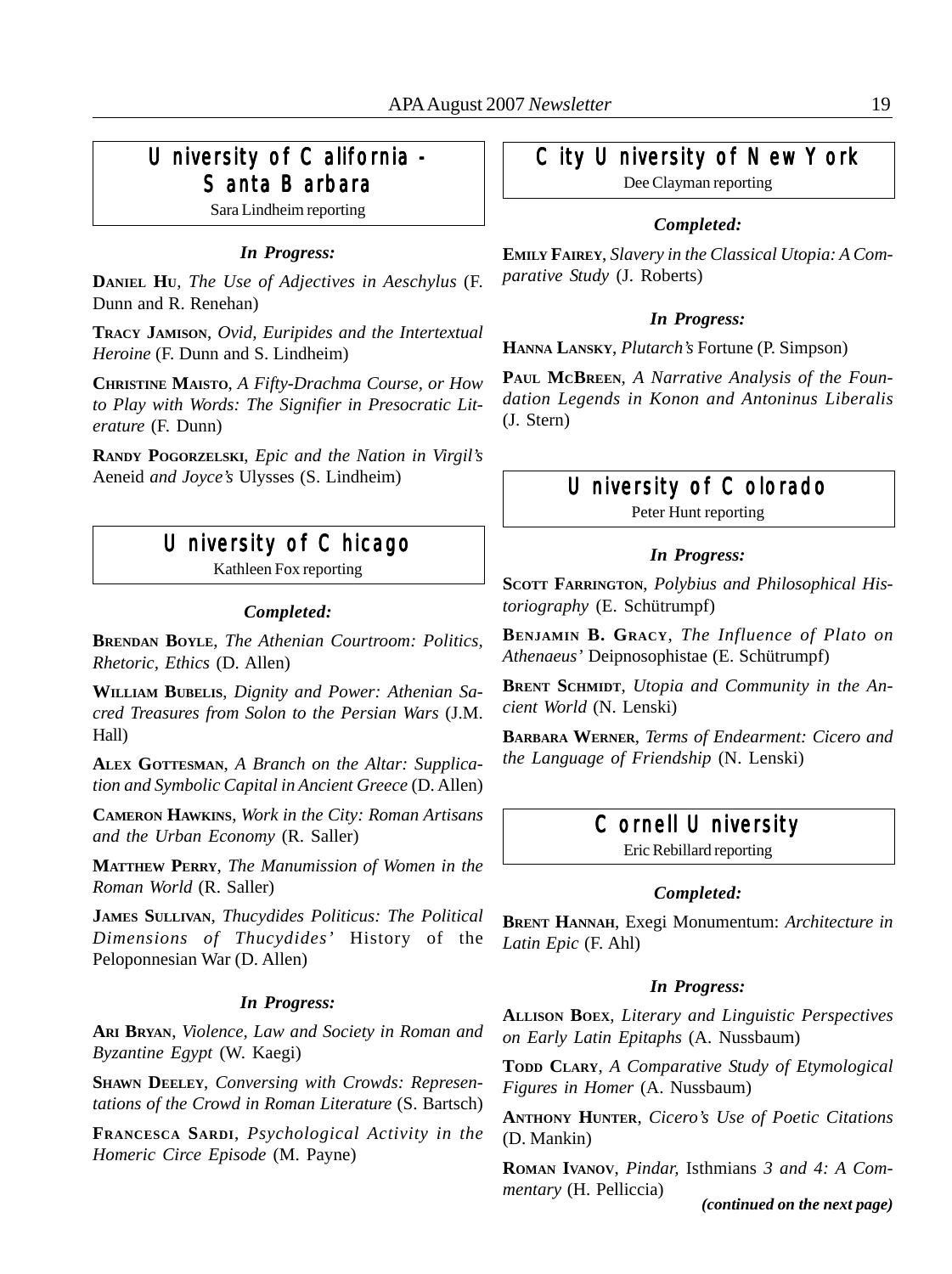**AARON TATE**, *Modular Diction and the Formula in Early Greek Epic* (A. Nussbaum)

**TOBIAS TORGERSON**, Urbs Aerterna? *The Theme of the Destruction of Cities in Augustan Literature* (M. Fontaine)

**JOHN WYNNE**, *Cicero on the Philosophy of Religion:* De Natura Deorum, De Divinatiuone, De Fato (C. Brittain)

**IOANNIS ZIOGAS**, *Speaking the Unspeakable: Puns and Narrative in Ovid* (F. Ahl)

## Duke University

Mary T. Boatwright reporting

#### *In Progress:*

**AKIRA YATSUHASHI**, *The Postcolonial Archive of Alexandria: Configuring Tradition and Community in Ptolemaic Egypt* (P. Burian)

## Fordham University

Robert J. Penella reporting

#### *In Progress:*

**RAYMOND CAPRA**, *A Commentary on Ibycus of Rhegium* (J.A. Foster)

**SEAN LAKE**, *Literary Parody in Ovid's* Metamorphoses (H.B. Evans)

## University of Florida

Timothy Johnson reporting

#### *In Progress:*

**TRUDY HARRINGTON BECKER**, *Historical Writings in the Roman Republic: A Multiplicity of Forms* (V. Pagan)

**RANDALL CHILDREE**, *Propertius and the Performance of Reality* (T.S. Johnson)

**DAVID MCCLISTER**, *Ethnic Identities in the Works of Josephus* (K. Kapparis)

**ANDY NICHOLS**, *The Fragments of Ctesias of Knidos: Introduction and Commentary* (K. Kapparis)

## Harvard University

Lenore Parker reporting

#### *Completed:*

**EMMANUEL BOURBOUHAKIS**, *Not Composed in a Chance Manner: The Epitaphios for Manuel I Komnenos by Eustathius of Thessalonike. Critical Edition, Translation, Commentary* (J. Duffy)

**RENAUD GAGNÉ**, *Genealogies of Ancestral Fault* (A. Henrichs)

**ANA GALJANIC**, *Typology of Formulaic Enumeration in Ancient Greek and Related Indo-European Traditions* (C. Watkins)

**TIMOTHY JOSEPH**, *Tacitus' Epic Wars: Epic Tradition and Allusion in* Histories *1-3* (R. Thomas)

**TED SOMERVILLE**, *Ovid and the Tradition of Exile Elegy* (R. Thomas)

**MICHAEL SULLIVAN**, *The Horatian Fable* (R. Thomas)

**KATHRYN TOPPER**, *The Symposium and its Past in Athenian Vase Painting,* ca. *530-450 B.C.* (G. Pinney)

#### Indiana University

Eleanor Winsor Leach reporting

#### *In Progress:*

**CORINNE E. SHIRLEY**, Ars Temporis: *Resisting Age in Ovidian Elegy and Augustan Art* (E.Winsor Leach)

## University of Iowa

Mary Depew reporting

#### *Completed:*

**LARA AHO**, *Theocritus'* Graces (Idyll 16) *Text and Translation with Introduction and Commentary* (M. Depew)

**ROBERT SIMMONS**, *Reflections of a Crisis of Athenian Leadership in Euripides' Last Plays* (R. Ketterer)

#### *In Progress:*

**HEATHER GRUBER**, *The Women of Greek Declamation and the Reception of Comic Stereotypes* (C. Gibson)

**GWENDOLYN GRUBER**, *Logos and Ethos in Lucretius'* De Rerum Natura (J. Finamore)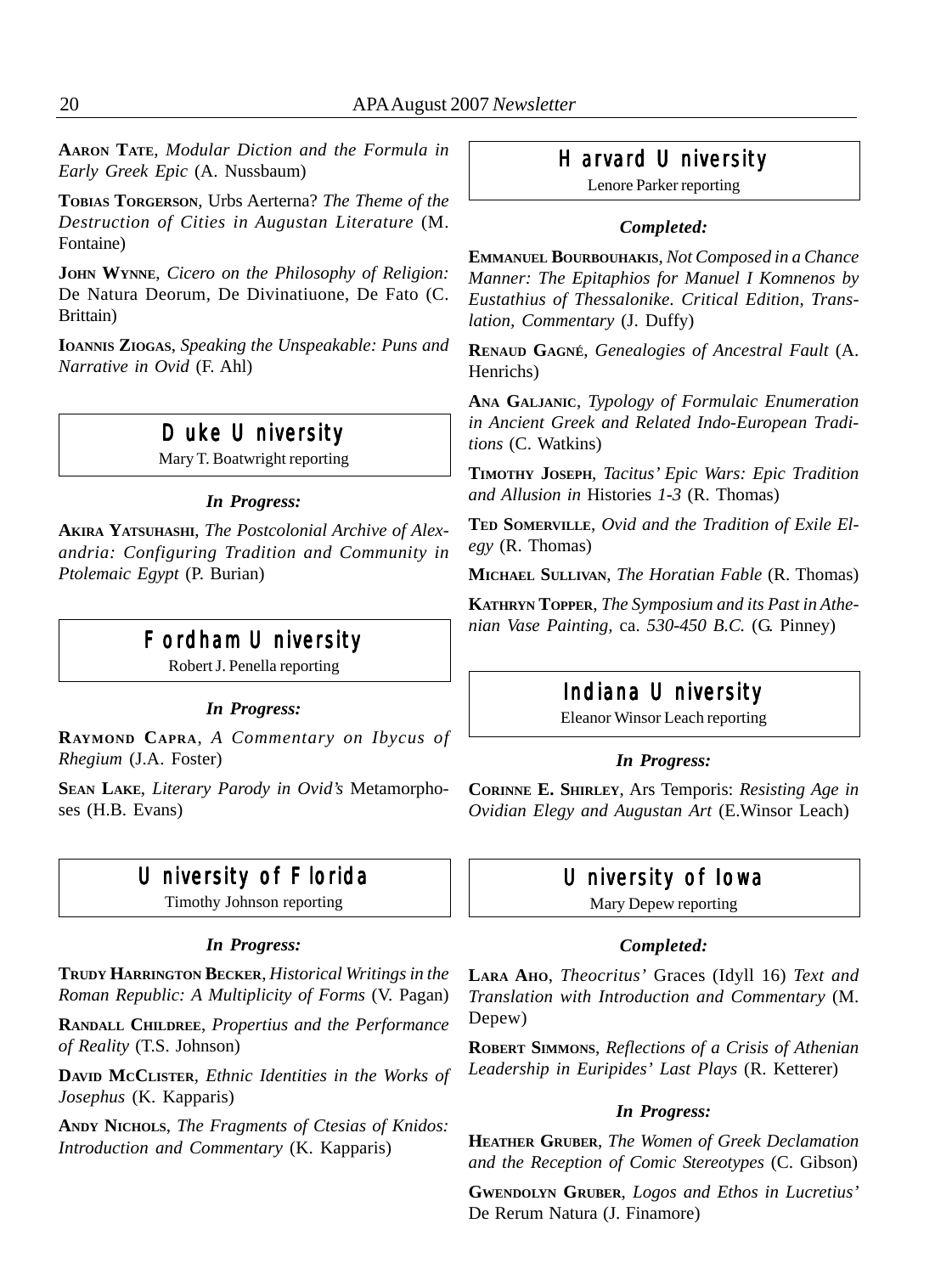**MARK THORNE**, *Lucan's Cato: The Victory of Defeat, the Triumph of Memory* (C. Green)

## Johns Hopkins University

Matthew B. Roller reporting

#### *Completed:*

**GREGORY JONES**, *Singing the* Skolion: *A Study of Poetics and Politics in Ancient Greece* (A. Shapiro)

#### *In Progress:*

**HELENE COCCAGNA**, *Body as Vase, Vase as Body: Conceptualizing the Human Body through Attic Pottery* (A. Shapiro)

**GARETH DRIVER**, *Virtuoso Poetics and Musical Nomos in Archaic Greece* (K. Yatromanolakis)

**ANGELIKI KOKKINOU**, *Poseidon in Attika: An Iconographical Study* (A. Shapiro)

## McMaster University

Michele George reporting

#### *In Progress:*

**JUANITA ELFORD**, *Studies in Latin Literature (Ovid)* (P. Murgatroyd)

**DORIN GAROFEANU**, *The Spring Poem in Greek and Latin Literature* (P. Murgatroyd)

**ALEXANDRA HOLBROOK**, *The Family in Livy* (M. George)

**TAMARA JONES**, *Roman Spectacle Seating Arrangements* (E. Haley)

**STEPHEN RUSSELL**, *Studies in Latin Literature* (P. Murgatroyd)

**MICHAEL SNOWDON**, *The Roman Province of Asia* (C. Eilers)

## University of Michigan

Arthur Verhoogt reporting

#### *Completed:*

**JOHN A. MACPHAIL, JR.**, *Fragments of Porphyry's* Homeric Questions (R. Janko and R. Scodel)

**CHAD SCHROEDER**, *Hesiod in the Hellenistic Imagination* (B. Acosta-Hughes and R. Scodel)

#### *In Progress:*

**RICARDO APOSTOL**, *Rome's Bucolic Landscapes: Place, Prophecy and Power in* Aeneid *VIII* (J. Reed)

**BRIAN E. CALABRESE**, *Fear and Democracy: A Study of Thucydides' Political Thought* (S. Forsdyke)

**RICHARD PERSKY**, *A Cultural History of Time in the Greek Polis* (S. Forsdyke)

**AMANDA REGAN**, *The Geography of Narrative in Apollonius of Rhodes* (B. Acosta-Hughes)

**C. MICHAEL SAMPSON**, *Themis in Sophocles* (R. Scodel)

**KATHRYN STEED**, *Memory and Leadership in the Late Republic* (D. Potter)

**SANJAYA THAKUR**, *Ovid and the Language of Succession* (D. Potter)

## University of Missouri - Columbia

James McGlew reporting

#### *Completed:*

**HUBERT WAKEFIELD FOSTER**, *Catullus' Attis: Counterfeit Epic* (J.M. Foley)

**ANDREW PORTER**, *Agamemnon in Homer: Reading Character through Tradition* (J.M. Foley)

#### *In Progress:*

**DAVID WEBB**, *A Commentary of Pausanias'* Descriptio Graecae, *Book III* (D.J. Schenker)

## University of North Carolina -Chapel Hill

Sharon James reporting

#### *Completed:*

**HILARY BECKER**, *Production, Consumption and Society in North Etruria during the Archaic and Classical Periods: The World of Lars Porsenna* (N. Terrenato)

*(continued on the next page)*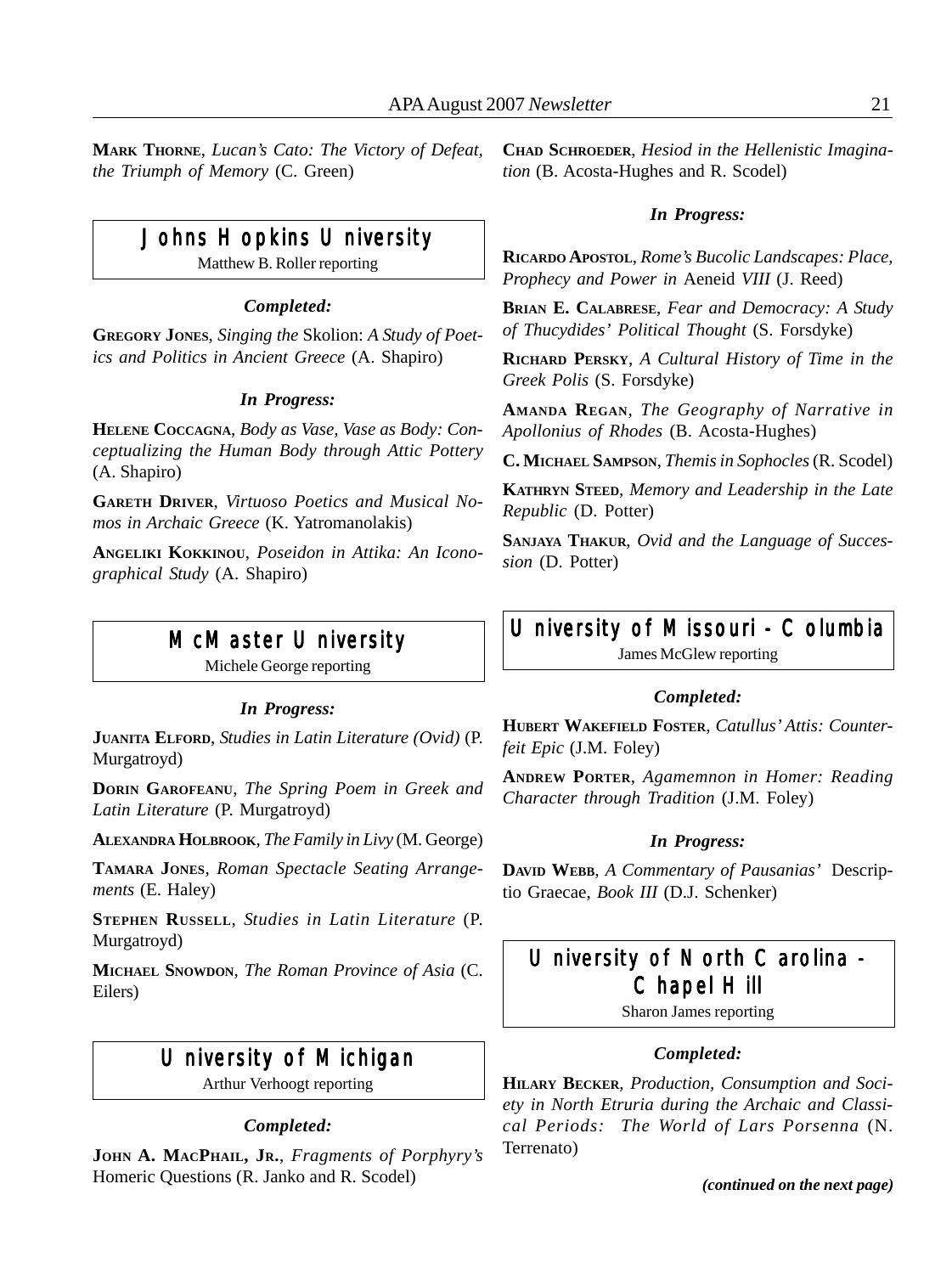**JEFFREY BECKER,** *The Building Blocks of Empire: Civic Architecture, Central Italy, and the Roman Middle Republic* (N. Terrenato)

**MELISSA EABY**, *Mortuary Variability in Early Iron Age Cretan Burials* (D. Haggis)

**HUNTER H. GARDNER**, *The Waiting Game: Gender and Time in Latin Love Elegy* (S. James)

**WALTER MCCALL**, Falerii Novi *and the Urban Evolution of Italy From 338 to 241 BC* (N. Terrenato)

#### *In Progress:*

**DAVID CARLISLE**, *Divine Intervention and Narrative Suspense* (W. Riess)

**ERIKA DAMER**, *The Female Body in Latin Love Poetry* (S. James)

**JOHN HENKEL**, *Myth, Stars, and Poetic Traditions in Vergil's* Georgics (J. O'Hara)

**ARUM PARK**, *Truth, Lies, and the Divine in Pindar* (W. Race)

**SYDNOR ROY**, *Political Relativism: Implicit Political Theory in Herodotus'* Histories (W. Race and P. Vasunia)

**BRIAN TURNER**, *The Power of Grief in Roman Society* (R. Talbert)

**ROBERT VANDER POPPEN**, *Romanization of Village Communities in Central Italy* (N. Terrenato)

## The Ohio State University

Fritz Graf reporting

#### *Completed:*

**YASUKO TAOKA**, *Philosophy and Erotics in Seneca's* Epistulae Morales (E. Gunderson)

#### *In Progress:*

**BRIDGET BUCHOLZ**, *Anthropomorphism and Ignorance* (S. Iles Johnston)

**CHRISTOPHER BUNGARD**, *Rethinking Our Roles in Plautine Theater* (W. Batstone)

**KRISTEN GENTILE**, *The Ritual Roles of Old Women in Ancient Greece* (S. Iles Johnston)

**DAVID T. GURA**, *Arnulf of Orleans (*fl. *1180), Philological Commentary on the* Metamorphoses (F.T. Coulson)

**MOLLY AYN JONES LEWIS**, *Asklepiades to Galen: Romans and the Greek Medical Tradition* (D. Roller)

**ROCKI WENTZEL**, *Images, Substitutes and Perversions: Desire and its Objects in Augustine's* Confessions (W. Batstone)

#### University of Pennsylvania

Ralph Rosen reporting

#### *Classics*

#### *Completed:*

**JOSIAH DAVIS**, *Latin Texts and Culture at Praeneste: 700 BC-14 AD* (J. Farrell)

**ERIN MOODIE**, *Metatheater, Pretense Disruption, and Social Status in Greek and Roman Comedy* (J. Farrell)

#### *In Progress:*

**ROSHAN ABRAHAM**, *Religion, Philosophy, and Culture in Philostratus'* Life of Apollonius of Tyana (P. Struck)

**JACQUES-ALBERT BROMBERG**, *Tragic Persuasion and Early Greek Rhetoric* (S. Murnaghan)

**DANIEL HARRIS-MCCOY**, *Encyclopedism in the Early Roman Imperial Period* (P. Struck)

#### *Ancient History*

#### *In Progress:*

**AMANDA COLES**, *Roman Representation through Cult in Middle Republican Colonies* (C. Grey)

**BRIAN HUDAK**, *The Histories of Ephorus* (J. McInerney)

**CAROLINE KELLY**, *Emperor and Cult: Hadrian and the Politics of Provincial Religion* (R. Kraft)

**JEREMY LABUFF**, *Carian Sympoliteia* (J. McInerney)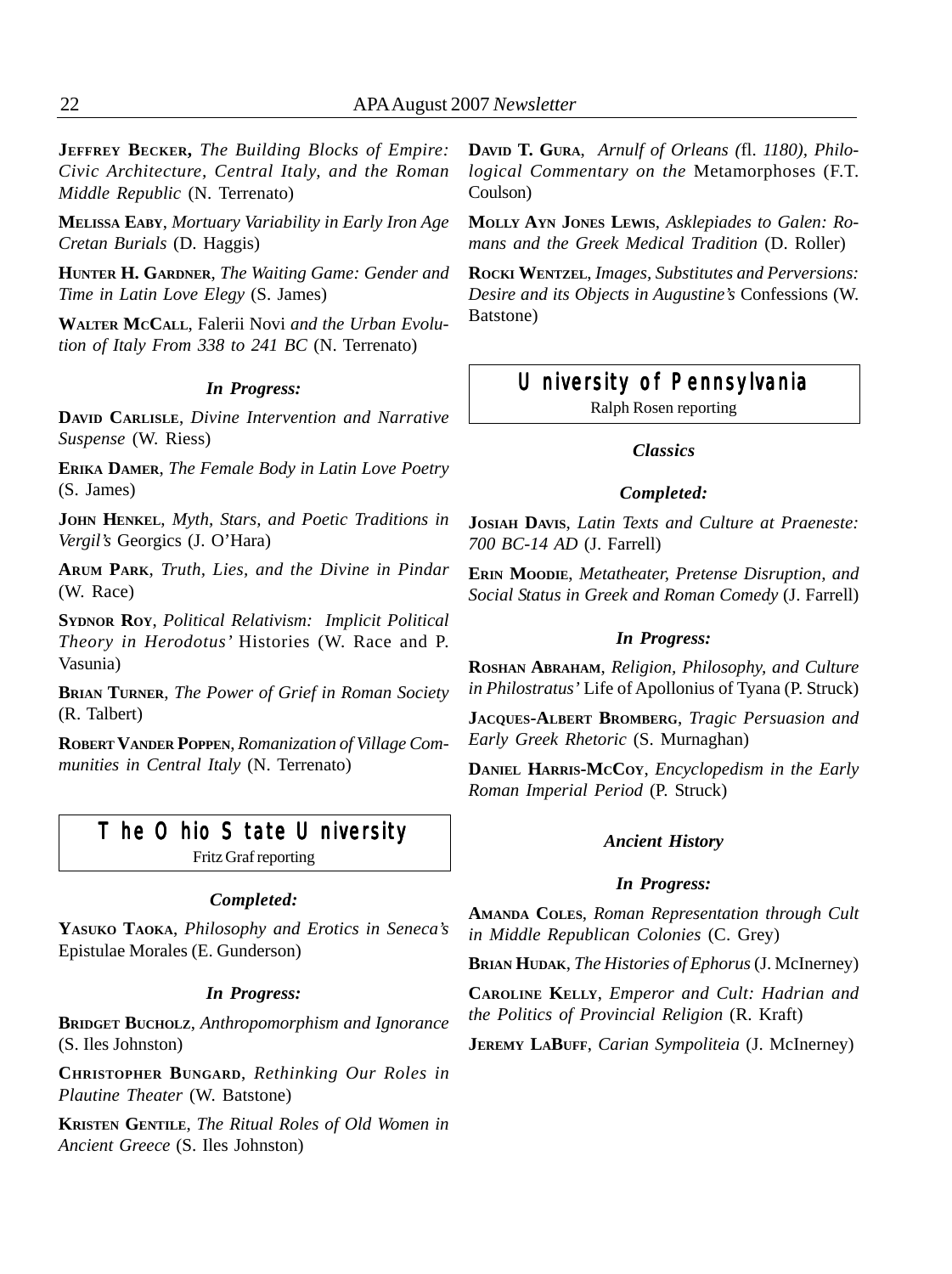## Princeton University

Robert Kaster reporting

#### *Completed:*

**ANGELINE CHIU**, *Calendar Girls: Women, Genre, and Roman Identity in Ovid's* Fasti (D. Feeney)

**JOHN F. FISHER**, *Reinventing Epic: Traditional Poetry and the* Annales *of Quintus Ennius* (J.T. Katz)

**NATHAN M. POWERS**, *Divine Providence: Origins, Context and Significance of the Stoic Theory* (J.M. Cooper)

#### *In Progress:*

**PAVLOS AVLAMIS**, *The* Life of Aesop *and Constructions of the Popular in Greek Imperial Literature* (F. Zeitlin)

**EUGENIA LAO**, *The Natural Worlds of Pliny the Elder* (R. Kaster)

**JACOB L. MACKEY**, *A Nicer Knowledge of Belief: Some Cognitive Aspects of Roman Religion in the Late Republic* (R. Kaster)

**ROBERT B. SOBAK**, *Craft, Labor and Democratic Ideology in Classical Athens* (J. Ober)

**AIKATERINI TSOLAKIDOU**, *Song and Music in Euripidean Drama* (A. Ford)

**ANDREAS T. ZANKER**, *Narratives of Cultural Pessimism in Horace's* Odes *and* Epodes (D. Feeney)

## Stanford University

Walter Scheidel reporting

#### *In Progress:*

**MARGARET BUTLER**, *Of Swords and Strigils: Social Change in Ancient Macedon* (I. Morris)

**JAMES COLLINS**, *Philosophical Advertisements: Protreptic Marketing in Fourth Century Greek Culture* (A. Nightingale)

**LIDEWIJDE DE JONG**, *Becoming a Roman Province: An Analysis of Funerary Practices in Roman Syria in the Context of Empire* (J. Trimble)

**DANIEL STEEN FATKIN**, *Many Waters: Bathing* ethe *of Roman Palestine* (J. Trimble)

**CHRISTELLE FISCHER BOVET**, *Army and Society in Ptolemaic Egypt* (J. Manning)

**BILL GLADHILL**, Foedera*: A Study in Roman Society and Poetics* (S. Braund)

**DAPHNE KLEPS**, *Orality and Homeric Syntax* (A. Devine)

**ULRIKE KROTSCHECK**, *The Production and Distribution of Ionian Cups in the Archaic Western Mediterranean* (I. Morris)

**ANDREW MONSON**, *Agrarian Institutions in Transition: Privatization from Ptolemaic to Roman Egypt* (J. Manning)

**MICAH MYERS**, *The Frontiers of the Empire and the Boundaries of the World in the Augustan Literary Imaginery* (S. Braund)

**DAVID PLATT**, *A Cultural Studies Approach to Roman Public Libraries* (M. Shanks and J. Trimble)

**LELA URQUHART**, *Greek Religion and Indigenous Society in the Western Mediterranean* (I. Morris)

**EIRENE VISVARDI**, *Dancing the Emotions: Pity and Fear in the Tragic Chorus* (R. Martin)

#### University of Toronto

Christer Bruun reporting

#### *Completed:*

**CRAIG MAYNES**, *Lingering on the Threshold: The Door in Augustan Elegy* (A. Keith)

#### *In Progress:*

**DAVID CUFF**, *Romans, Peregrines and the* Auxilia*: Multiethnicity and Integration among Auxiliary Units and their Environment from Britain to the Balkans 30 BCE - 212 CE* (C. Bruun)

**KATHRYN MATTISON**, *Trojans on Stage: Representations of Trojans in 5th Century Attic Tragedy* (M. Revermann)

**STEPHEN THOMPSON**, *A Re-evaluation of* Sextus Empiricus (B. Inwood)

**JONATHAN TRACY**, *Science, Egypt and Escapism in Lucan* (M. Dewar)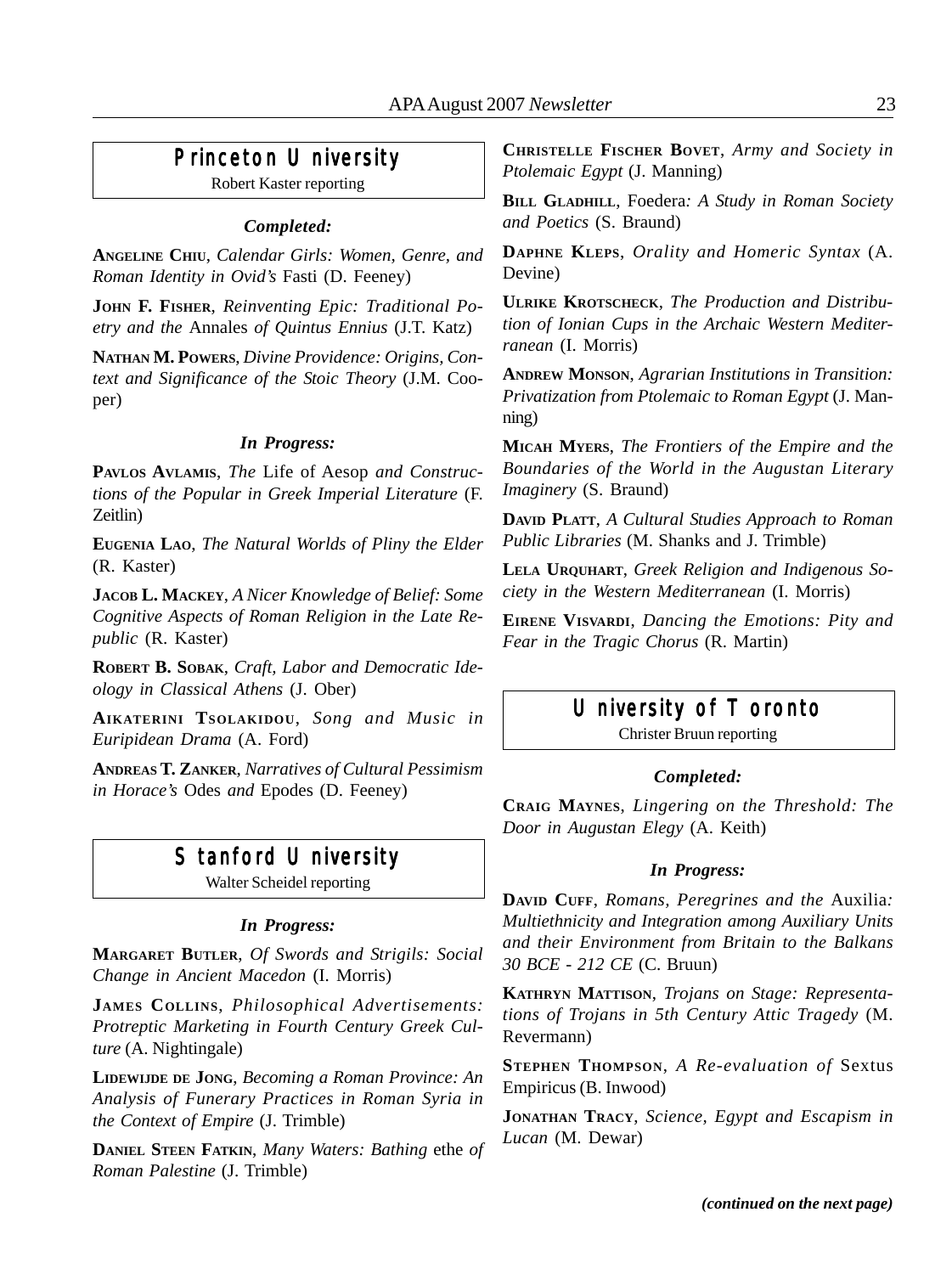## University of Virginia

Gregory Hays reporting

#### *Completed:*

**STEPHANIE MCCARTER**, *Poetry, Philosophy and Adaptability in Horace's* Epistles I (K.S. Myers)

**ATHANASSIOS VERGADOS**, *A Commentary on the Homeric Hymn to Hermes* (J.S. Clay)

#### *In Progress:*

**DANIEL BARBER**, *Speaker and Addressee in Horace's* Odes (J.S. Clay)

**ZOE STAMATOPOULOU**, *The Reception of Hesiod in the Lyric Poetry and Drama of the Fifth Century BCE* (J.S. Clay)

## University of Washington

Catherine Connors reporting

#### *Completed:*

**CHRISTINA FRANZEN**, *Revulsion and Desire: The Figure of the Monster in the Roman Imperial Imagination* (S. Stroup)

**YURIE HONG**, *Gendered Conceptions: Reproductions of Pregnancy and Childbirth in Greek Literature* (R. Blondell)

**MARILYN SCHRON LIKOSKY**, *The Representations of Women in Theocritus'* Idylls (J. Clauss)

#### *In Progress:*

**DENISE KLYMSHYN**, *Genre and Occasion in the Choral Songs of Euripides* (O. Levaniouk)

**MARK NUGENT**, *Figures of Speech: Art, Text, and the Politics of Identity in the High Roman Empire 50- 200* CE (A. Gowing)

**RYAN PLATTE**, *Heroes and Horsemanship in the Oral Poetry of Ancient Greece and the Indo-European World* (O. Levaniouk)

**PRISCILLA RODGERS**, *The Muses'* Paideia: *Shaping Movement and Meaning in Ancient Greek Choral Dance* (R. Blondell)

## University of Wisconsin-Madison

William E. Bach reporting

#### *Completed:*

**MICHAEL D. NERDAHL**, *Homeric Models in Plutarch's* Lives (S. Montiglio)

#### *In Progress:*

**MATTHEW F. AMATI**, *Setting, Scene and Space in Attic Old Comedy* (L. McClure)

**VASILIKI KOSTOPOLOUS**, *Polyphemus and Galatea: Variations on a Theme* (P. Rosenmeyer)

**BRIAN V. LUSH**, *The Recognition Scene in Euripides* (L. McClure)

#### *SUPPLEMENT TO COLLEGE AND UNIVERSITY APPOINTMENTS*

**AMERICAN SCHOOL OF CLASSICAL STUDIES AT ATHENS** G. Smith Professor: Frederick A. Cooper G. Smith Professor: Gerald V. Lalonde M. Wiener Research Professor: Floyd W. McCoy, Jr E. Whitehead Visiting Professor: Barbara A. Barletta E. Whitehead Visiting Professor: Kirk Ormand A. W. Mellon Visiting Professor: Margaret M. Miles Rhys Carpenter Faculty Fellow: William Caraher

**BRANDEIS UNIVERSITY** Kay Fellow: *Eirene Visvardi* Lecturer: Umit S. Dhuga Lecturer: Adam K. Marshak

**BROWN UNIVERSITY** Professor: *James L. Fitzgerald*

**CALVIN COLLEGE** Assistant Professor: David Noe

**UNIVERSITY OF CHICAGO** Professor: *Alain Bresson*

**COLUMBIA UNIVERSITY** Search still ongoing for academic year 2007-08.

**ICCS - ROME / DUKE UNIVERSITY** Visiting Instructor: Alex Meyer Visiting Professor: *Nigel Nicholson* Visiting Professor: Peter Burian Visiting Associate Professor: Luke Roman Visiting Assistant Professor: Elizabeth Colantoni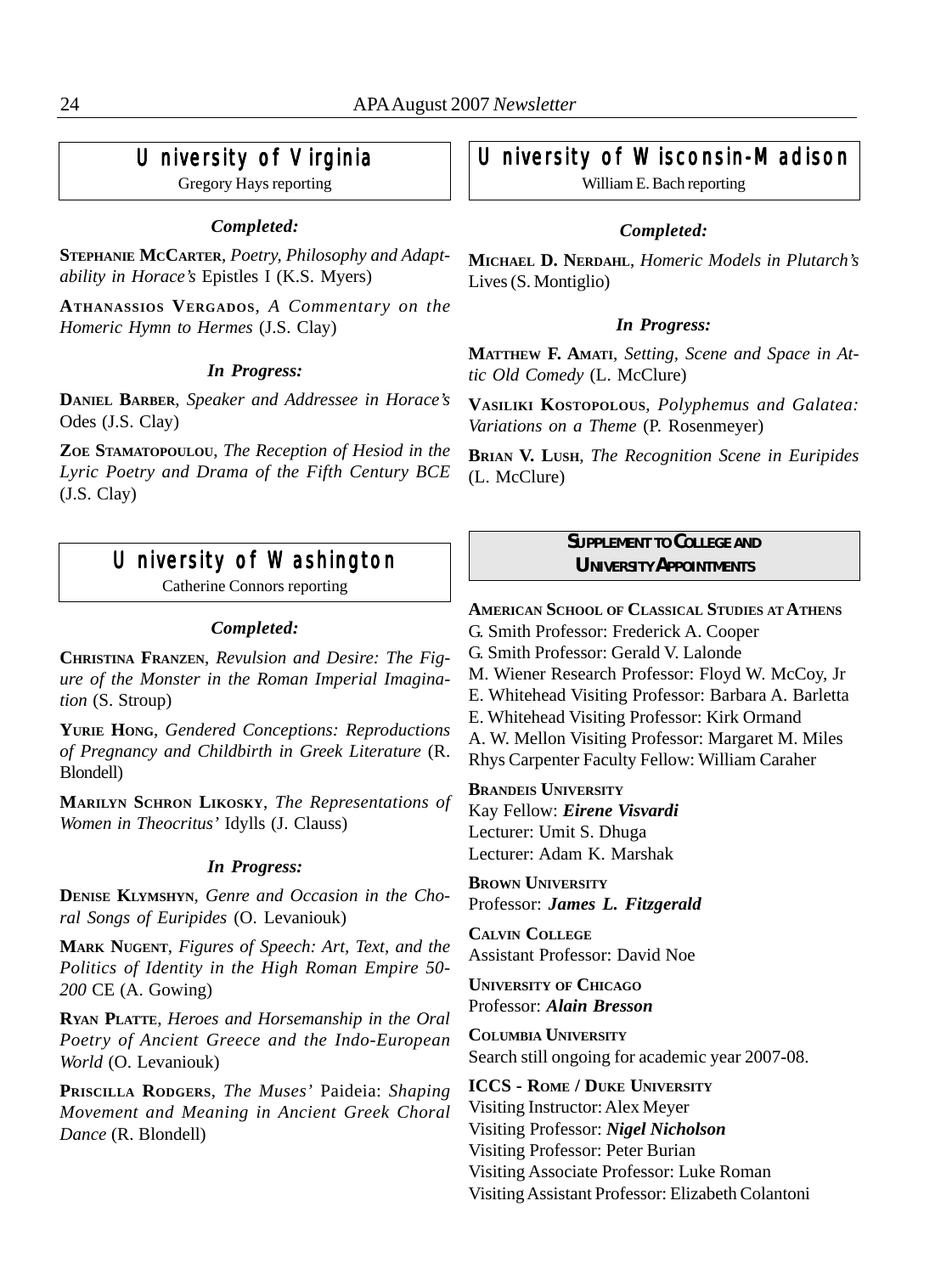**PRINCETON UNIVERSITY** Lecturer: Jake MacPhail

**SAN FRANCISCO STATE UNIVERSITY** Assistant Professor: Gillian McIntosh

**SANTA CLARA UNIVERSITY** Lecturer: Jim Caprio

**TULANE UNIVERSITY** Lecturer: Lisa George Visiting Assistant Professor: James Sullivan

**YALE UNIVERSITY** Assistant Professor: Irene Peirano Two positions - search is ongoing.

#### *AWARDS TO MEMBERS*

**Duane W. Roller**, Ohio State University, was awarded the Karl Franzens Chair of Cultural Studies at the University of Graz (Austria) for 2008. This is a four-month Fulbright award. Prof. Roller also received a grant from the Loeb Classical Library Foundation to prepare an edition of the *Geography* of Eratosthenes.

 $\begin{array}{ccccccc}\n\circ & & \circ & & \circ & & \circ\n\end{array}$ 

**Laurel Fulkerson**, Florida State University, received a Visiting Fellowship at Exeter College, Oxford, for the 2007-8 academic year.

#### *MEETINGS/CALLS FOR ABSTRACTS*

**Valuing Others in Classical Antiquity, Penn-Leiden Colloquium V, Leiden University, the Netherlands, June 6-8, 2008.** In classical antiquity, a variety of value terms articulate the idea that people 'belong together' or 'relate to each other' as a family, a group, a polis, a community, parts of the cosmos, or just as individual fellow human beings. Which values were thought relevant in this connection? How do these different conceptualizations function? What contexts do they belong in, what contexts do they create? And what effects do they generate, *i.e.*, how do ideas about what we might call 'fellow-feeling,' 'empathy,' 'humanity,' 'unity' and 'citizenship' work in Antiquity to make a group a group or to make people 'do the right thing by each other?'

In this colloquium, our point of departure will not be any one specific value, designated by just one Greek or Roman term. Rather, we will explore the different values, with their different perspectives, that ancient society found useful in thinking about belonging together, social cohesion and unity. Ancient terms that come to mind are, *e.g.*, *philanthrôpia*, compounds with *homo*-, such as *homoiotropos*, *homonoia*, *homophuloi* (and other kinship terms); *oikeiôsis, philia, sungeneia, koinon, koinônia, sumpatheia, communitas*, and *humanitas* or–from the negative side–the (anti-)-values that produce stasis.

The question of 'valuing others,' 'belonging together,' or 'social cohesion' is a highly relevant one in our contemporary society, in which the 'integration,' 'adaptation,' 'assimilation' and 'participation' of minority groups is a contested issue. What values are used to articulate what binds together our multicultural society? For this fifth colloquium, therefore, we invite abstracts for papers (30 minutes) on all aspects of our proposed topic. Those interested in presenting a paper are requested to submit a 1-page abstract, by email (preferable) or regular mail, before **October 1st, 2007**.

◈ ◈ ◈ ◈ ◈

**Venus and the Venereal: Interpretations and Representations from Classical Antiquity through the Eighteenth Century, Binghamton University (SUNY), April 25-26, 2008.** The Center for Medieval and Renaissance Studies (CEMERS) at Binghamton University invites abstracts for individual papers or panels on any area concerning Venus/Aphrodite from ancient times into the eighteenth century. Proposals for individual papers or for panels (three papers maximum) should be no more than 500 words in length, and may be sent either as MS Word attachments or as E-mail text to: cemers@binghamton.edu. Those wishing to submit hard copy should forward to: CEMERS [ATTN.: Venus Conference], Binghamton University, P.O. Box 6000, Binghamton, NY 13902-6000. Complete information at: http://cemers.binghamton.edu/papers.html. Deadline: **November 30, 2007**.

 $\begin{array}{ccccc}\n\bullet & \bullet\n\end{array}$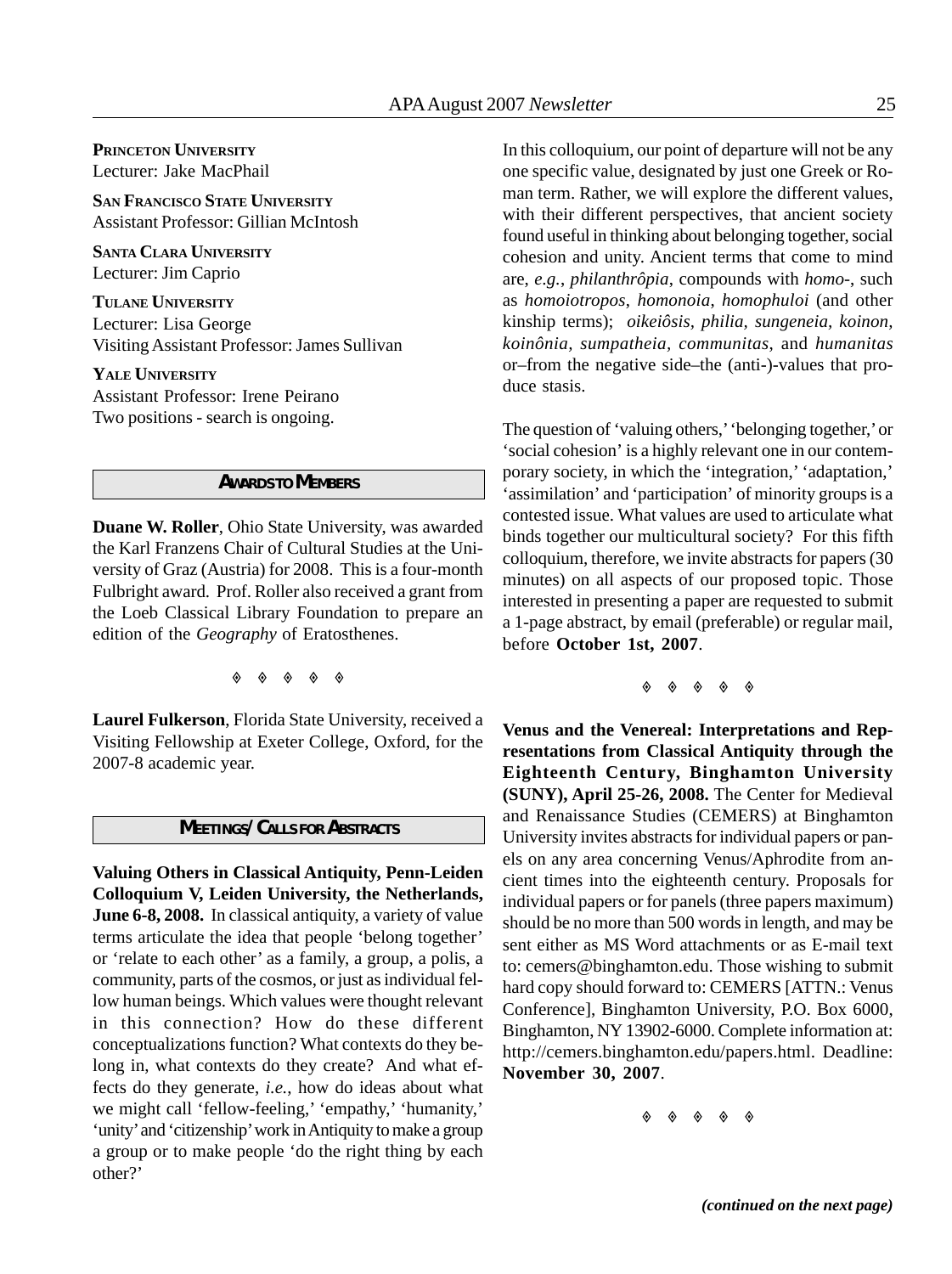**What's Hippocratic about the Hippocratics? The XIIIth Triennial Colloquium Hippocraticum, University of Texas at Austin, August 11th-13th 2008.** The objective of the conference is to bring together scholars and students of ancient medicine, science and philosophy to advance our understanding of the compass of the term "Hippocratic." The term is used primarily to refer to the authors, texts, theories and practices of the Corpus Hippocraticum, which share a basic scientific outlook but which are notoriously polemical one with another. To date most research has focused on the disparities between treatises and polemical relationships between authors. We are soliciting papers which look more closely for specific commonalities and which identify clusters of shared theories and practices. We are interested in considering in what ways, if any, the Corpus as a whole, or at least the major part of it, can be differentiated from other rationalist medical theories of the fifth and fourth centuries B.C. as illustrated in, *e.g.*, the theories contained in the Anonymus Londinensis, the writings of Diokles of Karystos, papyrus fragments of medicine not duplicated in the Corpus, references to medicine in non-medical texts. The main question we hope to address is, "Is the Corpus the result of a haphazard process of collection of rational medical treatises or were there criteria for selection that deemed some rational medicine ineligible for inclusion in the Corpus?" Examination of these issues could proceed either by intertextual study of two or more treatises within the Corpus or by comparison of treatises to works not included in the Corpus (literary, historical and philosophical as well as medical). We hope to elicit papers dealing with theory, therapy, chronology and geographical provenance. Papers dealing with the early catalogues of the Corpus or with later authors who can shed light on this question, such as Galen, are welcome. Innovative papers only tangentially related to the main theme of the Colloquium will also be considered.

The languages of the conference will be English, French, German, Italian and Spanish. Proposals of 500-750 words should be sent, preferably in electronic format, to Lesley Dean-Jones, ldjones@mail.utexas.edu. Surface mail: Department of Classics, 1 University Station C3400, University of Texas, Austin, TX 78712, USA. Deadline: **February 8, 2008**. Authors whose papers are selected for presentation will be notified by March 15th, 2008. We particularly encourage proposals from graduate students and expect to have student bursaries to offset their expenses.

#### *FUNDING OPPORTUNITIES/FELLOWSHIPS*

The *American Council of Learned Societies (ACLS)* offers fellowships and grants in over one dozen programs, for research in the humanities and humanistic social sciences at the doctoral and postdoctoral levels. The specifics of the competitions vary; program descriptions, eligibility requirements, and application procedures for each program as well as a list of projects that ACLS does not fund can be found at this web site: http:// www.acls.org/fel-comp.htm.

Applicants must use the ACLS Online Fellowship Application (OFA) system for most programs. Fellows and grantees in all programs will be selected by committees of scholars appointed for this purpose. An individual may apply to as many fellowship and grant programs as are suitable. However, not more than one ACLS or ACLSjoint award may normally be accepted in any one competition year.

◈ ◈ ◈ ◈ ◈

The *Alexander von Humboldt Foundation* sponsors a number of programs that enable scholars to travel to Germany for both short- and long-term scholarly purposes and that encourage collaboration between German and North American scholars. The programs are described on the Foundation's web site: http:// www.humboldt-foundation.de.

The *Princeton University Society of Fellows in the Liberal Arts* invites applications for three-year postdoctoral fellowships 2008-2011 for recent Ph.D.'s (awarded no earlier than Jan. 2005) in the humanities or social sciences. Five appointments to pursue research and teach half-time will be made in the following areas: Open discipline (two fellowships); Judaic Studies; LGBT Studies; Race and/or Ethnicity Studies. The stipend will be approximately \$66,500. The application deadline is **October 8, 2007**. For details, see the Society's web site: www.princeton.edu/~sf.

Each year the *American Academy of Arts & Sciences* welcomes fellowship applications from untenured junior faculty and postdoctoral scholars who are interested in pursuing research related to one of the Academy's four core program areas: Humanities and Culture, Social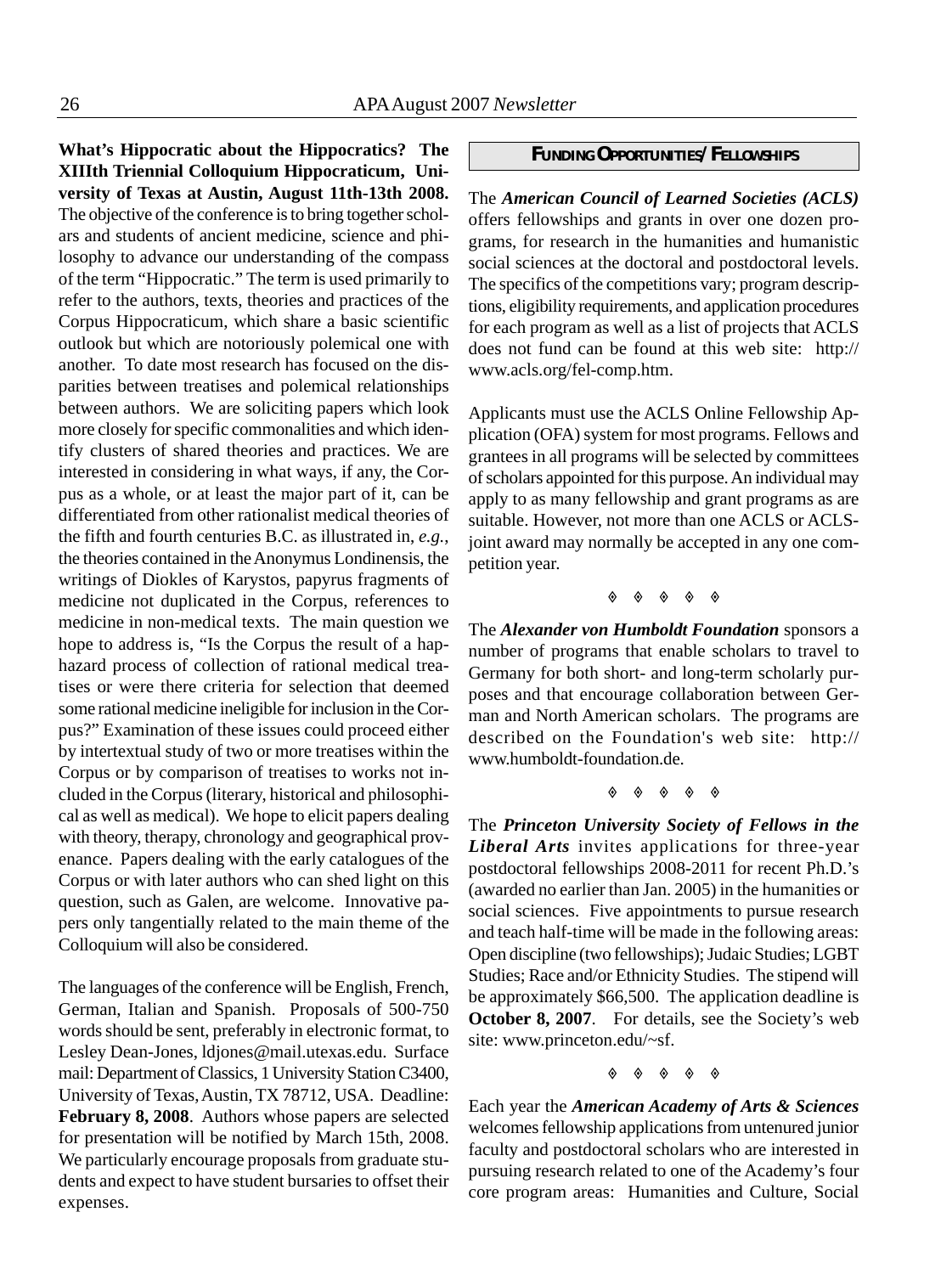Policy and American Institutions, Science and Global Security, and Education. Established in 1780 and located in Cambridge, Massachusetts, the Academy is one of the oldest learned societies in the United States and an independent policy research center, conducting multidisciplinary studies of scholarly and public policy issues. The Academy's Visiting Scholars Program offers junior scholars an opportunity to combine their independent research with active involvement in varied projects, conferences, and meetings. The benefits of the program include private office space at the Academy's headquarters and access to the Harvard University libraries. Preference is given to junior faculty. A stipend of up to \$60,000 for junior faculty and up to \$40,000 for postdoctoral scholars accompanies the award.

Guidelines and application materials for the 2008-2009 fellowship year are available at the Academy's website (www.amacad.org). The deadline for applications is **October 15, 2007**. If you have questions about these fellowships, please contact Alexandra Oleson, Director of the Visiting Scholars Program at 617-576-5014 or email: aoleson@amacad.org.

#### $\begin{array}{ccccccc}\n\circ & & \circ & & \circ & & \circ\n\end{array}$

The Humanities, Arts, Science, and Technology Advanced Collaboratory (HASTAC) and the MacArthur Foundation are mobilizing the field of digital media and learning through a \$2 million open call competition, The *Digital Media and Learning Competition*, that will support all generations of educators, learning entrepreneurs, and communicators. The Competition is designed to support pioneers who use new technologies to envision the future of learning. We seek innovators developing formal and informal educational environments that inspire creative thinking while informing and providing context to the digital learning styles of people today. It seeks educators, learning leaders, entrepreneurs, communicators, and other professionals or students who have a project to propose that meets the criteria of the two award categories: an Innovation Award or a Knowledge-Networking Award. For details of the Competition visit the following web site: http:// www.dmlcompetition.net/about.php. The application deadline for both awards is **October 15, 2007**.

◈ ◈ ◈ ◈ ◈

The *Virginia Foundation for the Humanities Resident Fellows Program* offers time, space, and resources at the University of Virginia (UVA) to scholars applying the tools of history, philosophy, ethics, cultural studies, and literary criticism to matters of public concern. The disciplines of economics, medicine, architecture, engineering, psychology, and the sciences have entered public consciousness and achieved public trust because they are seen as practical. While humanities topics weave through all public dialogue about our most pressing issues—from racism to business ethics and global warming—the disciplines themselves are rarely consulted to guide or inform those discussions. At VFH, the stimulating scholarly debate and careful analysis that produce subtlety of thought and elegance of argument are brought to bear on issues of daily life. We are concerned with what it means to be human in the 21st century, and with how our humanity is included in our discussions of war, globalization, and the environment.

Each Fellowship session includes affiliated and independent scholars and professionals, including librarians, museum curators, writers, journalists, and others. The mixture of subjects and personalities at VFH gives it a lively, challenging atmosphere, and opens us all to new ways of thinking about the humanities. This year we are accepting proposals on subjects with strong public interest in any field of the humanities. We also encourage projects on violence and its intergenerational effects, the South Atlantic United States, Revolutionary War history, folklife, and African American and Virginia history. The deadline for applications is **October 15, 2007**. The VFH Senior Fellow class is for senior scholars willing to take on a mentoring role and otherwise support VFH in addition to completing his/her own work. Benefits include faculty status for library use, an office at VFH, and a stipend. For more information on the VFH Senior Fellows program, please contact Roberta A. Culbertson, Director, Research and Education (rculbertson@virginia.edu) or visit the Foundation's web site: http://www.virginiafoundation.org/.

#### 

Each year the *Stanford Humanities Center* offers residential fellowships to as many as thirty fellows, who meet regularly in formal and informal sessions while pursuing their individual study, research, and writing. The Center constitutes an intellectual and social community in which historians, philosophers, scholars of literature *(continued on the next page)*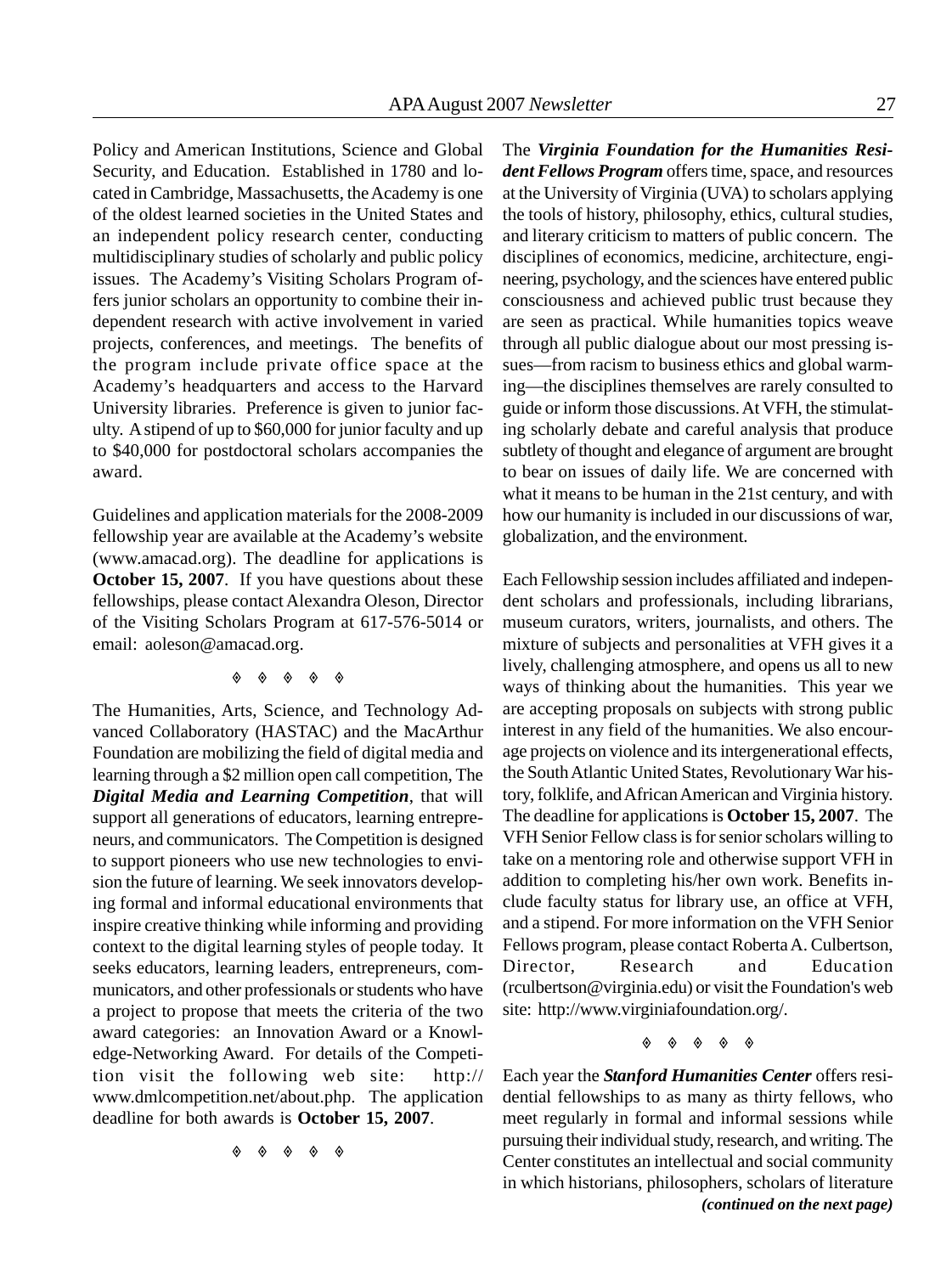and the arts, anthropologists, and other humanists of diverse ages, academic ranks, and departmental and institutional affiliations contribute to and learn from one another's work. Faculty fellows have offices at the Center, within a short walk of the center of campus and Green Library, and meet together regularly for lunch, seminars, and workshops. While spending most of their time researching and writing books, articles, and dissertations, fellows also contribute to the Stanford community by participating in research workshops, giving lectures, teaching courses, and taking part in conferences.

For specific information about each fellowship program and a link to the online application, visit the Center's web site: http://shc.stanford.edu/fellowships/index.htm. The application deadline for External Faculty and Digital Humanities Fellowships is **October 15, 2007**.

 $\begin{array}{ccccccc}\n\circ & & \circ & & \circ & & \circ\n\end{array}$ 

*Wesleyan University's Center for the Humanities*, an institute devoted to advanced study and research, offers Andrew W. Mellon Postdoctoral Fellowships for 2008- 2009. The stipend is \$40,000. For information on the criteria of eligibility, the application procedure, and the Center's theme for 2008-2009, visit the Center's website: http://www.wesleyan.edu/chum. Completed applications must be received by **November 1, 2007**.

|                                                               | <b>DUES NOTICE</b>                                                                           |
|---------------------------------------------------------------|----------------------------------------------------------------------------------------------|
| Office if you do not receive your invoice by October 1, 2007. | Dues invoices for 2008 will be mailed to members in September. Please inform the Association |
| The rates for 2008 are as follows:                            |                                                                                              |
| <b>Salary</b>                                                 | <b>Dues</b>                                                                                  |
| \$120,000 and up                                              | \$224                                                                                        |
| $$100,00 - 119,999$                                           | \$192                                                                                        |
| $$90,000 - 99,999$                                            | \$160                                                                                        |
| $$80,000 - 89,999$                                            | \$144                                                                                        |
| $$70,000 - 79,999$                                            | \$128                                                                                        |
| $$60,000 - 69,999$                                            | \$112                                                                                        |
| $$50,000 - 59,999$                                            | \$96                                                                                         |
| $$40,000 - 49,999$                                            | \$80                                                                                         |
| $$35,000 - 39,999$                                            | \$64                                                                                         |
| $$30,000 - 34,999$                                            | \$56                                                                                         |
| $$25,000 - 29,999$                                            | \$48                                                                                         |
| $$20,000 - 24,999$                                            | \$40                                                                                         |
| under \$20,000                                                | \$32                                                                                         |
| <b>Reduced Rate Membership: \$30</b>                          | (For Students, or Second person in Joint Membership)                                         |
| <b>Institutional Subscriber</b><br>\$100                      |                                                                                              |
| <b>Life Membership</b><br>\$3,000                             |                                                                                              |
| \$4,000<br><b>Joint Life Membership</b>                       |                                                                                              |

**Payment of dues is requested by December 31, 2007, to ensure prompt delivery of the Spring 2008 issue of TAPA (Volume 138, #1), to ensure an uninterrupted listing in the online Directory of Members, and to permit continued access to the members only section of the APA web site.**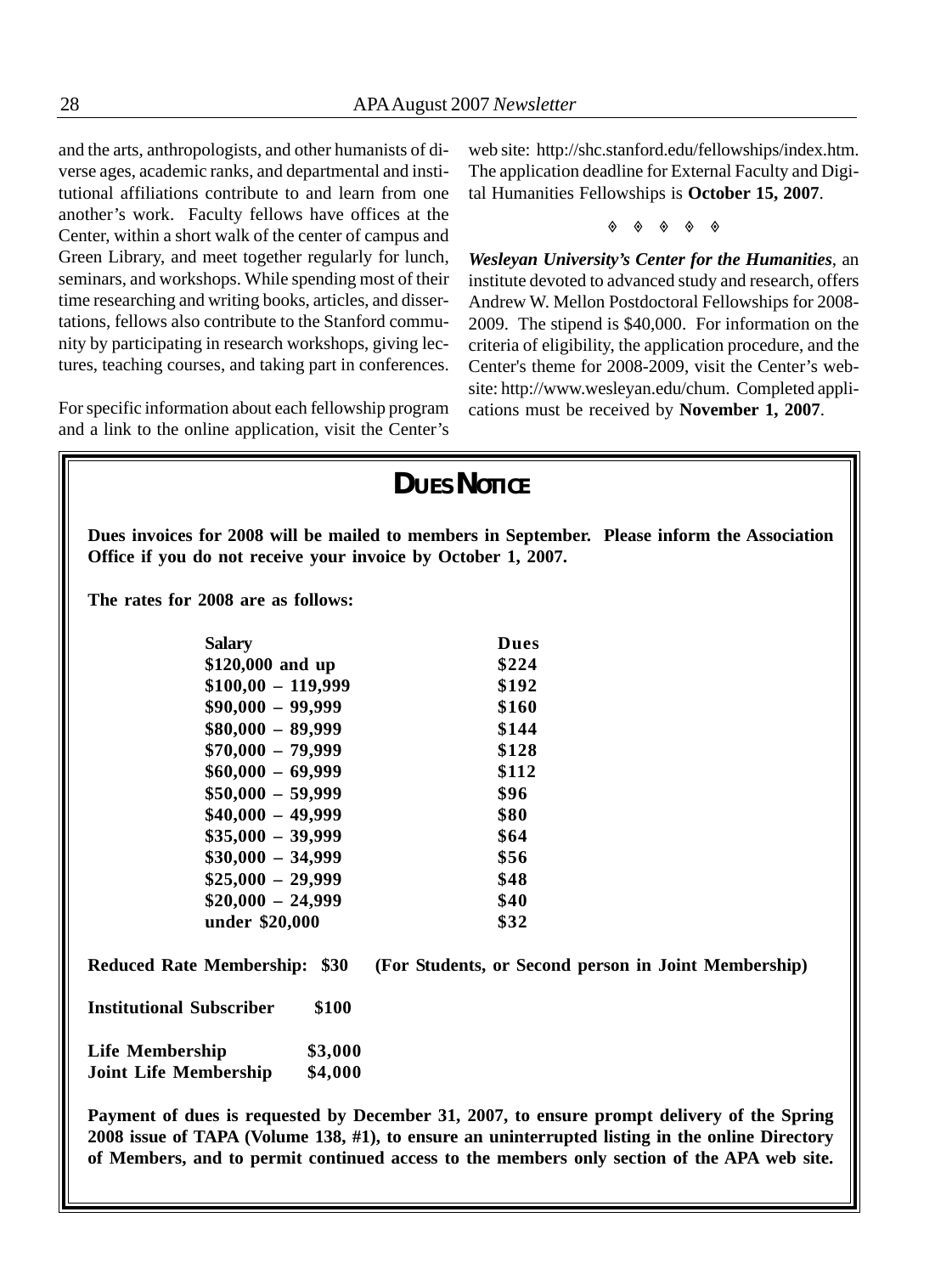#### **Contact Information for APA Member Services:**

American Philological Association Membership Services Journals Division, Johns Hopkins University Press P.O. Box 19966, Baltimore, MD 21211-0966 Telephone: (U.S. and Canada only) (800) 548-1784; (other countries) (410) 516-6987 FAX: (410) 516-6968; E-mail: jlorder@jhupress.jhu.edu

## **IMPORTANT DATES FOR APA MEMBERS**

| <b>October 1, 2007</b>   | <b>Receipt</b> Deadline for Pearson Fellowship (see page 13)                            |
|--------------------------|-----------------------------------------------------------------------------------------|
| <b>October 5, 2007</b>   | <b>Receipt</b> Deadline for Candidate CV's for inclusion in the 2007-08 Placement Book  |
| <b>November 1, 2007</b>  | <b>Postmark</b> Deadline for APA Comics Contest (see page 16 of Tan Insert)             |
| <b>November 16, 2007</b> | <b>Receipt</b> Deadline for Applications for APA/NEH TLL Fellowship (see page 16)       |
| <b>December 14, 2007</b> | <b>Receipt</b> Deadline for Applications for APA/AIA Minority Scholarship (see page 14) |
| December 31, 2007        | Receipt Deadline for 2008 Dues Payments at Johns Hopkins University Press               |
| <b>January 4-7, 2007</b> | 139th APA/AIA Annual Meeting in Chicago, IL                                             |

<u> Vinnommuunnummuunnummuunnummuunnummuunnummuunnummuunnummuunnummuunnummuunnummuunnummuun</u>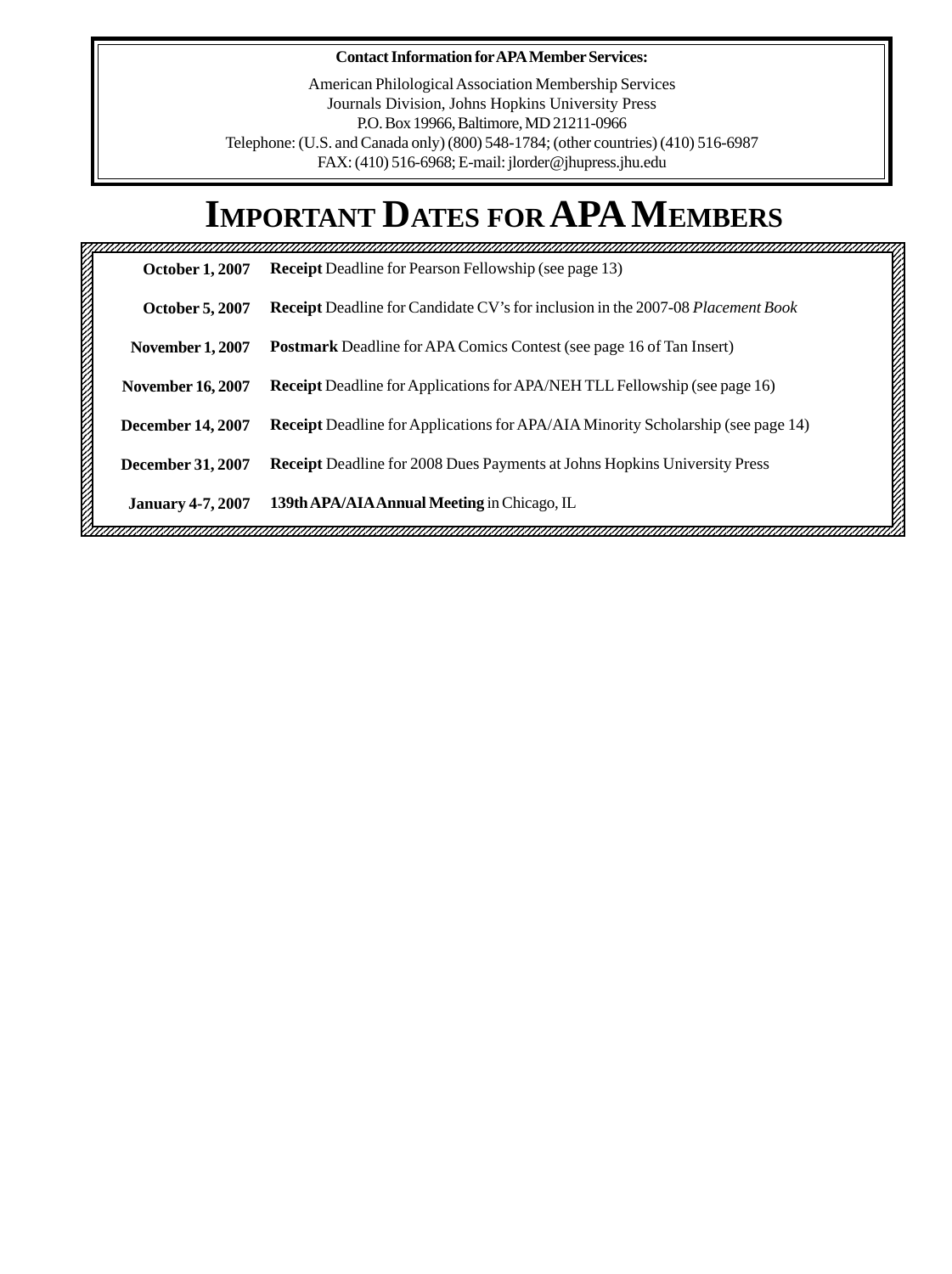

## **David D. and Rosemary H. Coffin Fellowship for Travel in Classical Lands**

In 2008 the American Philological Association (APA) will award the third David D. and Rosemary H. Coffin Fellowship for study and travel in classical lands. The Fellowship was established in 2004 by the friends and students of David and Rosemary Coffin to honor the skill, devotion, learning, and kindness with which they educated students at Phillips Exeter Academy for more than thirty years.

The Fellowship is intended to recognize secondary-school teachers of Greek or Latin who are as dedicated to their students as the Coffins themselves by giving them the opportunity to enrich their teaching and their lives through direct acquaintance with the classical world. It will support study in classical lands (not limited to Greece and Italy); the recipient may use it to attend an educational program in (*e.g.* American Academy, American School) or to undertake an individual plan of study or research. It may be used either for summer study or during a sabbatical leave, and it may be used to supplement other awards or prizes.

Candidates for the Fellowship must have been teaching Latin or Ancient Greek at the secondary level (grades 9-12) in North America as a significant part of their academic responsibilities for three years out of the five prior to the award. Membership in the APA is not a requirement for application, although it is expected that applicants will have demonstrated an active interest in the profession and in their own professional development. Selection will be made on the basis of written applications by the Coffin Fellowship Committee. The amount of the award for 2008 will be \$2,500. Recipients of the award will be expected to file a written report on their use of the Fellowship, which the Association may include in one of its publications.

Applications should consist of a) a *curriculum vitae*; b) a statement of how the Fellowship will be used and how it will further the applicant's teaching; c) three letters of recommendation, at least one of them from the applicant's chair or principal, and at least one from a former student. Applicants should send **four** copies of the c.v., the statement, and the letters of recommendation to the APA Office so that they **arrive** in the Office no later than **Friday, February 1, 2008**.

> American Philological Association 292 Logan Hall • University of Pennsylvania • 249 S. 36th Street Philadelphia, PA 19104-6304 Telephone: 215-898-4975 • FAX: 215-573-7874 E-mail: apaclassics@sas.upenn.edu Web Site: http://www.apaclassics.org